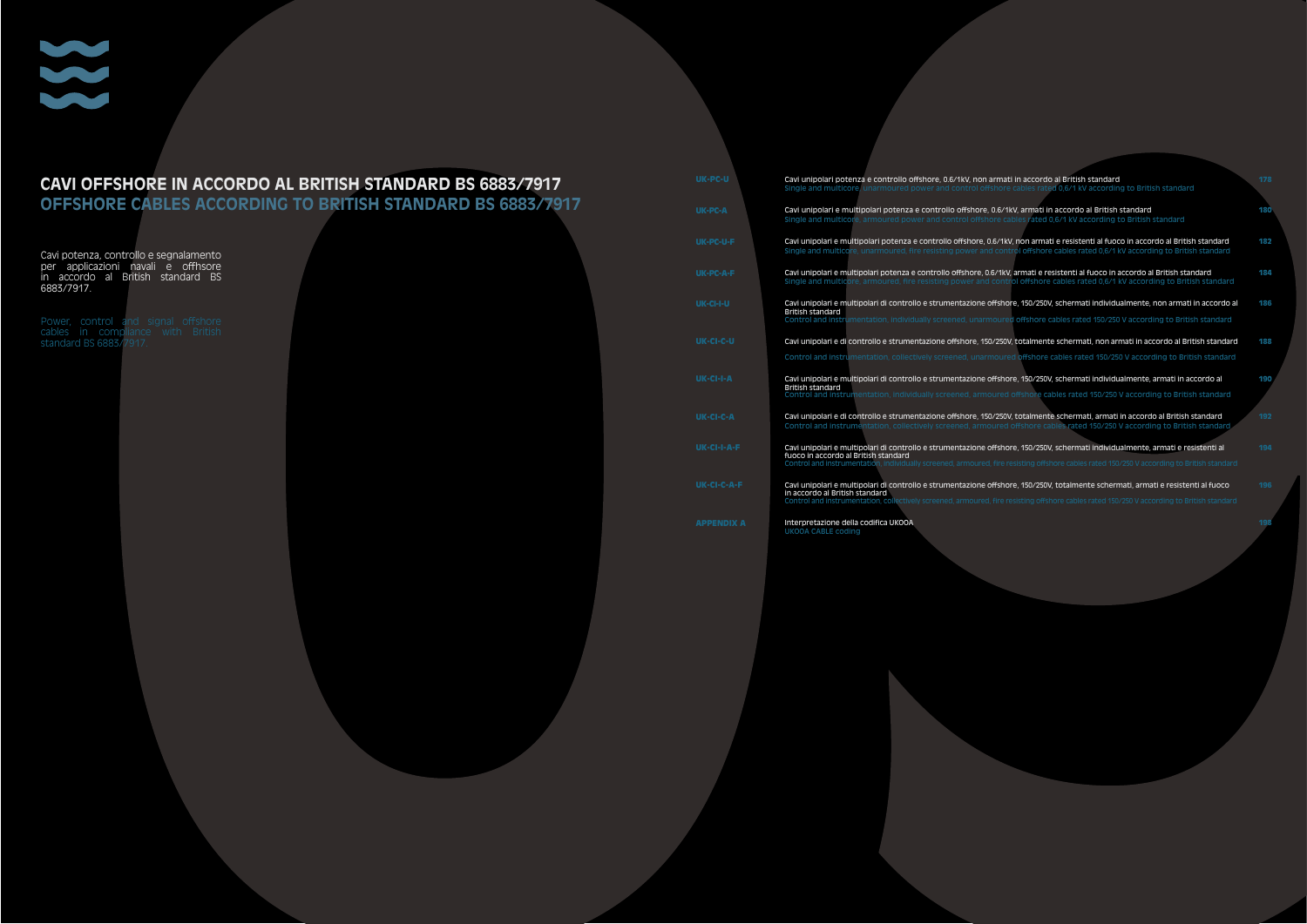

# **UK-PC-U**

Cavi unipolari potenza e controllo offshore, 0.6/1kV, non armati in accordo al British standard Single and multicore, unarmoured power and control offshore cables rated 0,6/1 kV according to British standard

# **UNIKA (Italy) - ELECTRIC CABLE 0,6/1 kV BS 6883 TYPE SW4 WF**

|                                                                                                  | Dati tecnici                                                                                                                                                                                                                                            | <b>Technical data</b>                                                                                                                                                                                                                      |
|--------------------------------------------------------------------------------------------------|---------------------------------------------------------------------------------------------------------------------------------------------------------------------------------------------------------------------------------------------------------|--------------------------------------------------------------------------------------------------------------------------------------------------------------------------------------------------------------------------------------------|
| Conduttore<br><b>Conductor</b>                                                                   | Trefolo in rame stagnato In accordo alla<br>classe 5 - BS 6360 (versione in classe 2<br>disponibile su richiesta)                                                                                                                                       | Tinned copper according to BS 6360 class 5<br>(class 2 version available on request)                                                                                                                                                       |
| Isolamento<br><b>Insulation</b>                                                                  | XLPE GP4 in accordo alla BS 7655-1.2                                                                                                                                                                                                                    | XLPE GP4 according to BS 7655-1.2                                                                                                                                                                                                          |
| <b>Identificazione</b><br>(preferenziale)<br><b>Core identification</b><br>(preferential)        | 1 conduttore: rosso o nero<br>2 conduttori: rosso, nero o giallo/verde<br>3 conduttori: rosso, giallo e blu o giallo/verde<br>4 conduttori: rosso, giallo, blu e nero o<br>giallo/verde<br>Da 5 conduttori: neri numerati (con o senza<br>giallo/verde) | 1 core: red or black<br>2 cores: red. black or green/vellow<br>3 cores: red, yellow and blue or green/yellow<br>4 cores: red, vellow, blue and black or green/<br>vellow<br>From 5 cores: black numbered (with or<br>without areen/vellow) |
| Guaina esterna<br><b>Outer sheath</b>                                                            | Mescola Halogen Free reticolata SW4 in<br>accordo alla 7655-2.6 altamente resistente<br>all'olio                                                                                                                                                        | Halogen free thermosetting compound SW4<br>according to 7655-2.6 enhanced oil resistant                                                                                                                                                    |
| <b>Marcatura</b><br><b>Marking</b>                                                               | UNIKA Spa (Italy) - ELECTRIC CABLE 0.6/1kV BS<br>6883 TYPE SW4 "cod. UKOOA"<br>- rintracciabilità "marcatura metrica"                                                                                                                                   | UNIKA Spa (Italy) - ELECTRIC CABLE 0,6/1 kV<br>BS 6883 TYPE SW4 "UKOOA code"<br>"traceability code" - "meter mark"                                                                                                                         |
| Temperatura<br>per posa fissa<br><b>Rated conductor</b><br>temperature<br>for fixed installation | 90 °C                                                                                                                                                                                                                                                   | 90 °C                                                                                                                                                                                                                                      |
| Temperatura minima<br>d'installazione<br><b>Minimum installation</b><br>temperature              | $-20^{\circ}$ C                                                                                                                                                                                                                                         | $-20 °C$                                                                                                                                                                                                                                   |
| Raggio minimo di curvatura<br><b>Minimum bending radius</b>                                      | in accordo alla IEC 60092-352 tab. 4):<br>4D per cavi con Ø > 25mm<br>6D per cavi con $\varnothing$ < 25mm<br>Dove D è il diametro esterno del cavo                                                                                                     | (according to IEC 60092-352 table 4):<br>4D for cables having overall diameter not<br>above 25 mm<br>6D for cables having overall diameter above<br>25 mm<br>D is the overall diameter                                                     |
| <b>Comportamento al fuoco</b><br><b>Fire behaviour</b>                                           | IEC 60332-3-22 non propagante il fuoco<br>IEC 60332-1-2 non proparante la fiamma<br>IEC 60754-1 assanza di alogenii<br>IEC 61034 densità dei fumi                                                                                                       | IEC 60332-3-22 not fire propagation<br>IEC 60332-1-2 not flame propagation<br>IEC 60754-1 halogen content<br>IFC 61034 smoke emission                                                                                                      |

| codice<br>code | numero<br>conduttori<br>x sezione<br>conductor<br>number x<br>cross-section<br>Inxmm <sup>2</sup> | diametro<br>esterno<br>overall<br>diameter<br>[mm] | massa Cu massa<br><b>Cu mass</b><br>[kg/km] | cavo<br>cable<br>mass<br>[kg/km] | codice<br>code | terne e<br>numero<br>conduttori<br>x sezione<br>triple and<br>conductor<br>number x | diametro<br>esterno<br>overall<br>diameter<br>[mm] | massa Cu massa<br><b>Cu mass</b><br>[kg/km] | cavo<br>cable<br>mass<br>[kg/km] |
|----------------|---------------------------------------------------------------------------------------------------|----------------------------------------------------|---------------------------------------------|----------------------------------|----------------|-------------------------------------------------------------------------------------|----------------------------------------------------|---------------------------------------------|----------------------------------|
| U2027          | 2x1,5                                                                                             | 8,6                                                | 26                                          | 105                              |                | cross-section<br>$Inxmm2$ ]                                                         |                                                    |                                             |                                  |
| U2037          | 3x1,5                                                                                             | 9,0                                                | 40                                          | 120                              | <b>U202F</b>   | 2x25                                                                                | 20,8                                               | 456                                         | 855                              |
| U2047          | 4x1,5                                                                                             | 10,0                                               | 53                                          | 148                              | <b>U203F</b>   | 3x25                                                                                | 22,4                                               | 684                                         | 1093                             |
| U2057          | 5x1.5                                                                                             | 10.9                                               | 66                                          | 172                              | <b>U204F</b>   | 4x25                                                                                | 24,9                                               | 912                                         | 1379                             |
| U2077          | 7x1,5                                                                                             | 11,9                                               | 92                                          | 221                              | U201G          | 1x35                                                                                | 12,6                                               | 280                                         | 383                              |
| U2127          | 12x1,5                                                                                            | 15,5                                               | 158                                         | 344                              | <b>U202G</b>   | 2x35                                                                                | 23,6                                               | 619                                         | 1120                             |
| U2197          | 19x1,5                                                                                            | 18,3                                               | 250                                         | 511                              | <b>U203G</b>   | 3x35                                                                                | 25,4                                               | 928                                         | 1436                             |
| U2277          | 27x1,5                                                                                            | 22,0                                               | 356                                         | 703                              | <b>U204G</b>   | 4x35                                                                                | 28,2                                               | 1238                                        | 1810                             |
| U2377          | 37x1,5                                                                                            | 24,7                                               | 488                                         | 927                              | <b>U201H</b>   | 1x50                                                                                | 14,6                                               | 402                                         | 535                              |
| U2029          | 2x2,5                                                                                             | 9,4                                                | 43                                          | 135                              | <b>U202H</b>   | 2x50                                                                                | 27,4                                               | 928                                         | 1597                             |
| U2039          | 3x2,5                                                                                             | 9,9                                                | 64                                          | 159                              | <b>U203H</b>   | 3x50                                                                                | 29,4                                               | 1392                                        | 2059                             |
| U2049          | 4x2.5                                                                                             | 10.9                                               | 85                                          | 193                              | <b>U204H</b>   | 4x50                                                                                | 32,8                                               | 1856                                        | 2617                             |
| U2059          | 5x2,5                                                                                             | 12,0                                               | 107                                         | 230                              | U201J          | 1x70                                                                                | 16,2                                               | 573                                         | 724                              |
| U2079          | 7x2,5                                                                                             | 13,3                                               | 149                                         | 304                              | U202J          | 2x70                                                                                | 31,0                                               | 1312                                        | 2154                             |
| U2129          | 12x2,5                                                                                            | 17,8                                               | 256                                         | 499                              | U203J          | 3x70                                                                                | 33,3                                               | 1968                                        | 2804                             |
| U2199          | 19x2,5                                                                                            | 21,1                                               | 406                                         | 749                              | U204J          | 4x70                                                                                | 37,0                                               | 2624                                        | 3559                             |
| U2279          | 27x2,5                                                                                            | 25,6                                               | 577                                         | 1051                             | <b>U201K</b>   | 1x95                                                                                | 19,1                                               | 822                                         | 1021                             |
| U2379          | 37x2,5                                                                                            | 28,9                                               | 790                                         | 1399                             | <b>U202K</b>   | 2x95                                                                                | 36,8                                               | 1727                                        | 2897                             |
| <b>U201A</b>   | 1x4                                                                                               | 6,4                                                | 31                                          | 69                               | <b>U203K</b>   | 3x95                                                                                | 38,6                                               | 2590                                        | 3670                             |
| U202A          | 2x4                                                                                               | 11,4                                               | 68                                          | 202                              | <b>U204K</b>   | 4x95                                                                                | 43.9                                               | 3453                                        | 4735                             |
| U203A          | 3x4                                                                                               | 12,1                                               | 102                                         | 241                              | U201L          | 1x120                                                                               | 20.4                                               | 981                                         | 1202                             |
| U204A          | 4x4                                                                                               | 13,3                                               | 136                                         | 293                              | U202L          | 2x120                                                                               | 39.8                                               | 2210                                        | 3561                             |
| <b>U201B</b>   | 1x6                                                                                               | 7,0                                                | 47                                          | 91                               | U203L          | 3x120                                                                               | 42,7                                               | 3315                                        | 4631                             |
| <b>U202B</b>   | 2x6                                                                                               | 12,4                                               | 99                                          | 254                              | U204L          | 4x120                                                                               | 47.7                                               | 4420                                        | 5909                             |
| <b>U203B</b>   | 3x6                                                                                               | 13,2                                               | 149                                         | 309                              | U201M          | 1x150                                                                               | 22,6                                               | 1285                                        | 1553                             |
| <b>U204B</b>   | 4x6                                                                                               | 14,7                                               | 199                                         | 386                              | <b>U203M</b>   | 3x150                                                                               | 47,6                                               | 4144                                        | 5773                             |
| U201D          | 1x10                                                                                              | 8,0                                                | 83                                          | 135                              | <b>U204M</b>   | 4x150                                                                               | 53,2                                               | 5525                                        | 7369                             |
| U202D          | 2x10                                                                                              | 14,8                                               | 179                                         | 391                              | <b>U201N</b>   | 1x185                                                                               | 25,2                                               | 1488                                        | 1813                             |
| U203D          | 3x10                                                                                              | 15,8                                               | 269                                         | 486                              | <b>U203N</b>   | 3x185                                                                               | 53,2                                               | 5180                                        | 7202                             |
| U204D          | 4x10                                                                                              | 17,5                                               | 358                                         | 606                              | <b>U204N</b>   | 4x185                                                                               | 59,3                                               | 6906                                        | 9170                             |
| <b>U201E</b>   | 1x16                                                                                              | 9,0                                                | 131                                         | 191                              | <b>U201P</b>   | 1x240                                                                               | 28,5                                               | 1961                                        | 2359                             |
| <b>U202E</b>   | 2x16                                                                                              | 17,2                                               | 279                                         | 557                              | <b>U203P</b>   | 3x240                                                                               | 60,5                                               | 6657                                        | 9231                             |
| <b>U203E</b>   | 3x16                                                                                              | 18,3                                               | 419                                         | 696                              | <b>U204P</b>   | 4x240                                                                               | 67,7                                               | 8876                                        | 11791                            |
| <b>U204E</b>   | 4x16                                                                                              | 20,4                                               | 558                                         | 879                              | U2010          | 1x300                                                                               | 31,6                                               | 2502                                        | 2977                             |
| <b>U201F</b>   | 1x25                                                                                              | 11,3                                               | 200                                         | 290                              |                |                                                                                     |                                                    |                                             |                                  |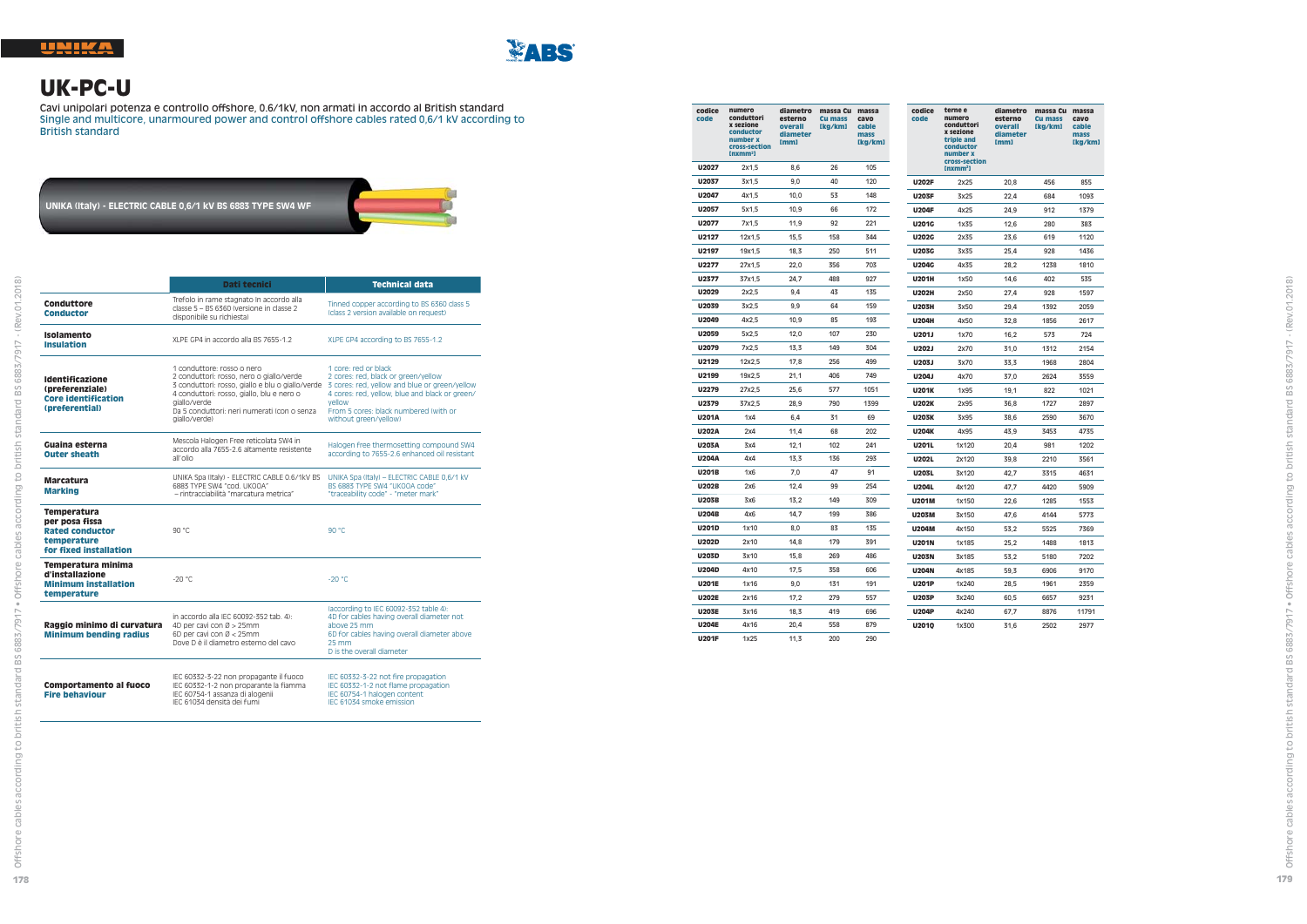

# **UK-PC-A**

 Cavi unipolari e multipolari potenza e controllo offshore, 0.6/1kV, armati in accordo al British standard Single and multicore, armoured power and control offshore cables rated 0,6/1 kV according to British standard

**UNIKA (Italy) - ELECTRIC CABLE 0,6/1 kV BS 6883 TYPE SW4 WB**



|                                                                                                         | Dati tecnici                                                                                                                                                                                                                                           | <b>Technical data</b>                                                                                                                                                                                                                      |
|---------------------------------------------------------------------------------------------------------|--------------------------------------------------------------------------------------------------------------------------------------------------------------------------------------------------------------------------------------------------------|--------------------------------------------------------------------------------------------------------------------------------------------------------------------------------------------------------------------------------------------|
| Conduttore<br><b>Conductor</b>                                                                          | Trefolo in rame stagnato ricotto<br>In accordo alla classe 5 - BS 6360<br>(versione in classe 2 disponibile su richiesta)                                                                                                                              | Tinned annealed copper according to BS<br>6360 class 5 (class 2 version available on<br>request)                                                                                                                                           |
| Isolamento<br><b>Insulation</b>                                                                         | XLPE GP4 in accordo alla BS 7655-1.2                                                                                                                                                                                                                   | XLPE GP4 according to BS 7655-1.2                                                                                                                                                                                                          |
| Identificazione anime<br>(preferenziale)<br><b>Core identification</b><br>(preferential)                | 1 conduttore: rosso o nero<br>2 conduttori: rosso, nero o giallo/verde<br>3 conduttori: rosso, giallo e blu o giallo/verde<br>4 conduttori: rosso, giallo, blu e nero o<br>giallo/verde<br>Da 5 conduttori neri numerati (con o senza<br>giallo/verde) | 1 core: red or black<br>2 cores: red. black or green/yellow<br>3 cores: red, yellow and blue or green/yellow<br>4 cores: red, yellow, blue and black or green/<br>vellow<br>From 5 cores: black numbered (with or<br>without areen/vellow) |
| Guaina interna<br><b>Inner sheath</b>                                                                   | Mescola Halogen Free reticolata SW4 in<br>accordo alla 7655-2.6 altamente resistente<br>all'olio                                                                                                                                                       | Halogen free thermosetting compound SW4<br>according to 7655-2.6 enhanced oil resistant                                                                                                                                                    |
| Armatura a treccia<br><b>Braid armour</b>                                                               | Treccia di fili di rame d'acciaio zincato (rame<br>stagnato su richiesta)                                                                                                                                                                              | Galvanized steel wire braid (tinned copper<br>on request)                                                                                                                                                                                  |
| Guaina esterna<br><b>Outer sheath</b>                                                                   | Mescola Halogen Free reticolata SW4 in<br>accordo alla 7655-2.6 altamente resistente<br>all'olio                                                                                                                                                       | Halogen free thermosetting compound SW4<br>according to 7655-2.6 enhanced oil resistant                                                                                                                                                    |
| <b>Marcatura</b><br><b>Marking</b>                                                                      | UNIKA Spa (Italy) - ELECTRIC CABLE 0.6/1kV<br>BS 6883 TYPE SW4 "codice UKOOA" -<br>rintracciabilità "marcatura metrica"                                                                                                                                | UNIKA Spa (Italy) - ELECTRIC CABLE 0,6/1 kV<br>BS 6883 TYPE SW4 "UKOOA code"<br>"traceability code" - "meter mark"                                                                                                                         |
| <b>Temperatura</b><br>per posa fissa<br><b>Rated conductor</b><br>temperature<br>for fixed installation | 90 °C                                                                                                                                                                                                                                                  | 90 °C                                                                                                                                                                                                                                      |
| Temperatura minima<br>d'installazione<br><b>Minimum installation</b><br>temperature                     | $-20 °C$                                                                                                                                                                                                                                               | $-20 °C$                                                                                                                                                                                                                                   |
| Raggio minimo di curvatura<br><b>Minimum bending radius</b>                                             | in accordo alla IEC 60092-352 tab. 4):<br>4D per cavi con Ø > 25mm<br>6D per cavi con $\varnothing$ < 25mm<br>Dove D è il diametro esterno del cavo                                                                                                    | (according to IEC 60092-352 table 4):<br>4D for cables having overall diameter not<br>above 25 mm<br>6D for cables having overall diameter above<br>25 mm<br>D is the overall diameter                                                     |
| Comportamento al fuoco<br><b>Fire behaviour</b>                                                         | IEC 60332-3-22 non propagante il fuoco<br>IEC 60332-1-2 non proparante la fiamma<br>IEC 60754-1 assanza di alogenii<br>IEC 61034 densità dei fumi                                                                                                      | IEC 60332-3-22 not fire propagation<br>IEC 60332-1-2 not flame propagation<br>IEC 60754-1 halogen content<br>IEC 61034 smoke emission                                                                                                      |

| codice<br>code | numero<br>conduttori<br>x sezione<br>conductor<br>number x<br>cross-section<br>[nxmm <sup>2</sup> ] | diametro<br>esterno<br>overall<br>diameter<br>[mm] | massa Cu massa<br><b>Cu mass</b><br>[kg/km] | cavo<br>cable<br>mass<br>[kg/km] | codice<br>code | terne e<br>numero<br>conduttori<br>x sezione<br>triple and<br>conductor<br>number x<br>cross-section | diametro<br>esterno<br>overall<br>diameter<br>mm1 | massa Cu massa<br><b>Cu</b> mass<br>[kg/km] | cavo<br>cable<br>mass<br>[kg/km] |
|----------------|-----------------------------------------------------------------------------------------------------|----------------------------------------------------|---------------------------------------------|----------------------------------|----------------|------------------------------------------------------------------------------------------------------|---------------------------------------------------|---------------------------------------------|----------------------------------|
| U1027          | 2x1.5                                                                                               | 12,3                                               | 26                                          | 241                              |                | [nxmm <sup>2</sup> ]                                                                                 |                                                   |                                             |                                  |
| U1037          | 3x1.5                                                                                               | 12,7                                               | 40                                          | 261                              | <b>U104E</b>   | 4x16                                                                                                 | 25,1                                              | 558                                         | 1239                             |
| U1047          | 4x1,5                                                                                               | 13,7                                               | 53                                          | 303                              | <b>U101F</b>   | 1x25                                                                                                 | 15,2                                              | 295                                         | 479                              |
| U1057          | 5x1.5                                                                                               | 14.7                                               | 66                                          | 343                              | U102F          | 2x25                                                                                                 | 25,5                                              | 456                                         | 1224                             |
| U1077          | 7x1.5                                                                                               | 15,8                                               | 92                                          | 409                              | <b>U103F</b>   | 3x25                                                                                                 | 27,3                                              | 684                                         | 1501                             |
| U1127          | 12x1,5                                                                                              | 20,0                                               | 158                                         | 616                              | <b>U104F</b>   | 4x25                                                                                                 | 30.6                                              | 912                                         | 1941                             |
| U1197          | 19x1.5                                                                                              | 23,1                                               | 250                                         | 845                              | U101G          | 1x35                                                                                                 | 16.7                                              | 385                                         | 599                              |
| U1277          | 27x1,5                                                                                              | 27,5                                               | 356                                         | 1149                             | U102G          | 2x35                                                                                                 | 28,5                                              | 619                                         | 1551                             |
| U1377          | 37x1.5                                                                                              | 31.2                                               | 488                                         | 1557                             | <b>U103G</b>   | 3x35                                                                                                 | 31,1                                              | 928                                         | 2012                             |
| U1029          | 2x2,5                                                                                               | 13,1                                               | 43                                          | 282                              | U104G          | 4x35                                                                                                 | 34,1                                              | 1238                                        | 2459                             |
| U1039          | 3x2,5                                                                                               | 13,8                                               | 64                                          | 319                              | <b>U101H</b>   | 1x50                                                                                                 | 18.7                                              | 525                                         | 785                              |
| U1049          | 4x2.5                                                                                               | 14.7                                               | 85                                          | 365                              | U102H          | 2x50                                                                                                 | 33,3                                              | 928                                         | 2230                             |
| U1059          | 5x2,5                                                                                               | 15,9                                               | 107                                         | 420                              | <b>U103H</b>   | 3x50                                                                                                 | 35,4                                              | 1392                                        | 2744                             |
| U1079          | 7x2.5                                                                                               | 17,2                                               | 149                                         | 514                              | <b>U104H</b>   | 4x50                                                                                                 | 39,2                                              | 1856                                        | 3420                             |
| U1129          | 12x2,5                                                                                              | 22,1                                               | 256                                         | 795                              | U101J          | 1x70                                                                                                 | 20,5                                              | 708                                         | 1007                             |
| U1199          | 19x2.5                                                                                              | 25,5                                               | 406                                         | 1100                             | U102J          | 2x70                                                                                                 | 37,2                                              | 1312                                        | 2901                             |
| U1279          | 27x2.5                                                                                              | 31.0                                               | 577                                         | 1608                             | U103J          | 3x70                                                                                                 | 39,6                                              | 1968                                        | 3609                             |
| U1379          | 37x2,5                                                                                              | 34,5                                               | 790                                         | 2041                             | U104J          | 4x70                                                                                                 | 43,8                                              | 2624                                        | 4494                             |
| U101A          | 1x4                                                                                                 | 9,5                                                | 68                                          | 154                              | <b>U101K</b>   | 1x95                                                                                                 | 23,6                                              | 980                                         | 1362                             |
| U102A          | 2x4                                                                                                 | 15,2                                               | 68                                          | 379                              | U102K          | 2x95                                                                                                 | 43,4                                              | 1727                                        | 3820                             |
| <b>U103A</b>   | 3x4                                                                                                 | 16,0                                               | 102                                         | 431                              | <b>U103K</b>   | 3x95                                                                                                 | 46,3                                              | 2590                                        | 4741                             |
| <b>U104A</b>   | 4x4                                                                                                 | 17,4                                               | 136                                         | 511                              | <b>U104K</b>   | 4x95                                                                                                 | 51,1                                              | 3453                                        | 5892                             |
| <b>U101B</b>   | 1x6                                                                                                 | 10,1                                               | 87                                          | 183                              | U101L          | 1x120                                                                                                | 25,1                                              | 1149                                        | 1578                             |
| <b>U102B</b>   | 2x6                                                                                                 | 16,5                                               | 99                                          | 459                              | U102L          | 2x120                                                                                                | 46.8                                              | 2210                                        | 4601                             |
| <b>U103B</b>   | 3x6                                                                                                 | 17,3                                               | 149                                         | 526                              | U103L          | 3x120                                                                                                | 49,9                                              | 3315                                        | 5768                             |
| U104B          | 4x6                                                                                                 | 19.0                                               | 199                                         | 632                              | U104L          | 4x120                                                                                                | 55,3                                              | 4420                                        | 7212                             |
| U101D          | 1x10                                                                                                | 11,3                                               | 128                                         | 243                              | <b>U101M</b>   | 1x150                                                                                                | 27,9                                              | 1538                                        | 2057                             |
| U102D          | 2x10                                                                                                | 18,9                                               | 179                                         | 632                              | <b>U103M</b>   | 3x150                                                                                                | 55,2                                              | 4144                                        | 7079                             |
| U103D          | 3x10                                                                                                | 20,1                                               | 269                                         | 738                              | <b>U101N</b>   | 1x185                                                                                                | 30,7                                              | 1768                                        | 2378                             |
| U104D          | 4x10                                                                                                | 22,0                                               | 358                                         | 908                              | <b>U103N</b>   | 3x185                                                                                                | 61,2                                              | 5180                                        | 8731                             |
| <b>U101E</b>   | 1x16                                                                                                | 12.5                                               | 183                                         | 319                              | <b>U101P</b>   | 1x240                                                                                                | 34,2                                              | 2279                                        | 3012                             |
| <b>U102E</b>   | 2x16                                                                                                | 21,5                                               | 279                                         | 844                              | U103P          | 3x240                                                                                                | 68,9                                              | 6657                                        | 11033                            |
| <b>U103E</b>   | 3x16                                                                                                | 22.8                                               | 419                                         | 1011                             | U1010          | 1x300                                                                                                | 37.6                                              | 2846                                        | 3717                             |

ding to british standard BS 6883/7917 - (Rev.01.2018)

ndard BS 6883/7917 · Offshore cables accon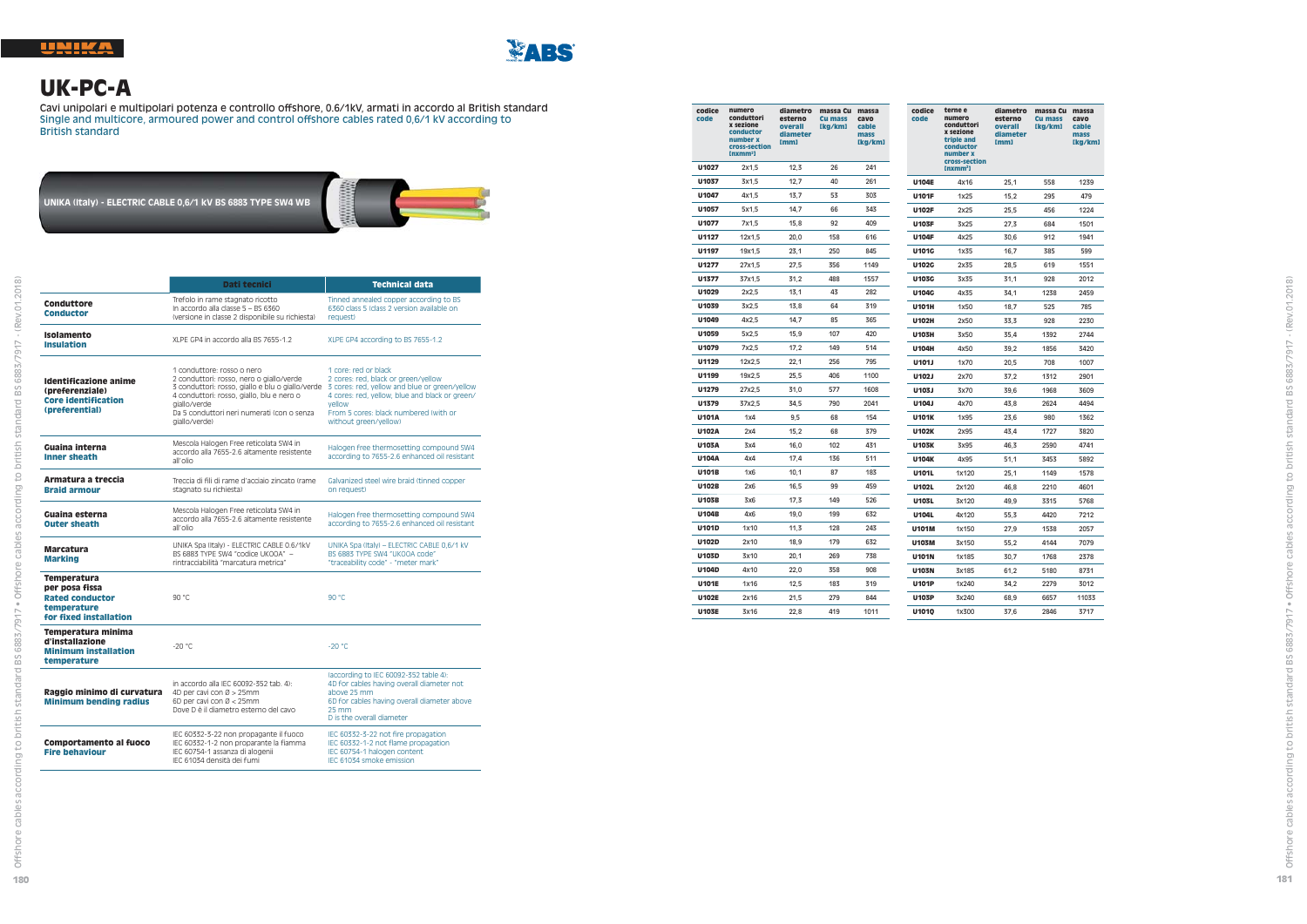

**182**

Ë

Offshore cables according to british standard BS 6883/7917 • Offshore cables according to british standard BS 6883/7917 - (Rev.01.2018)

 $\overline{\mathcal{C}}$ 

 $.2018$ 

 $\overline{5}$ å

7917

SS  $\overline{a}$ 

 $\circ$  $\overline{\bigcirc}$ 



#### **UK-PC-U-F**

Cavi unipolari e multipolari potenza e controllo offshore, 0.6/1kV, non armati e resistenti al fuoco in accordo al British standard

Single and multicore, unarmoured, fire resisting power and control offshore cables rated 0,6/1 kV according to British standard

**UNIKA (Italy) - ELECTRIC CABLE 0,6/1 kV BS 7917 TYPE SW4 Fn YF**



| codice<br>code | numero<br>conduttori<br>x sezione<br>conductor<br>number x<br>cross-section<br>Inxmm <sub>3</sub> | diametro<br>esterno<br>overall<br>diameter<br>[mm] | massa Cu<br><b>Cu mass</b><br>[kg/km] | massa<br>cavo<br>cable<br>mass<br>[kg/km] | codice<br>code | terne e<br>numero<br>conduttori<br>x sezione<br>triple and<br>conductor<br>number x<br>cross-section | diametro<br>esterno<br>overall<br>diameter<br>[mm] | massa Cu massa<br><b>Cu mass</b><br>[kg/km] | cavo<br>cable<br>mass<br>[kg/km] |
|----------------|---------------------------------------------------------------------------------------------------|----------------------------------------------------|---------------------------------------|-------------------------------------------|----------------|------------------------------------------------------------------------------------------------------|----------------------------------------------------|---------------------------------------------|----------------------------------|
| U4027          | 2x1,5                                                                                             | 9,6                                                | 26                                    | 126                                       |                | $Inxmm2$ ]                                                                                           |                                                    |                                             |                                  |
| U4037          | 3x1,5                                                                                             | 10,1                                               | 40                                    | 143                                       | <b>U404E</b>   | 4x16                                                                                                 | 21,8                                               | 558                                         | 940                              |
| U4047          | 4x1,5                                                                                             | 11,1                                               | 53                                    | 172                                       | <b>U401F</b>   | 1x25                                                                                                 | 11,9                                               | 200                                         | 305                              |
| U4057          | 5x1,5                                                                                             | 12,1                                               | 66                                    | 200                                       | <b>U402F</b>   | 2x25                                                                                                 | 21,9                                               | 456                                         | 909                              |
| U4077          | 7x1,5                                                                                             | 13,4                                               | 92                                    | 262                                       | <b>U403F</b>   | 3x25                                                                                                 | 23,6                                               | 684                                         | 1154                             |
| U4127          | 12x1,5                                                                                            | 17,8                                               | 158                                   | 419                                       | <b>U404F</b>   | 4x25                                                                                                 | 26,3                                               | 912                                         | 1453                             |
| <b>U4197</b>   | 19x1,5                                                                                            | 21,1                                               | 250                                   | 623                                       | <b>U401G</b>   | 1x35                                                                                                 | 13,2                                               | 280                                         | 399                              |
| U4277          | 27x1,5                                                                                            | 25,7                                               | 356                                   | 877                                       | <b>U402G</b>   | 2x35                                                                                                 | 24,7                                               | 619                                         | 1181                             |
| U4377          | 37x1,5                                                                                            | 29,0                                               | 488                                   | 1161                                      | <b>U403G</b>   | 3x35                                                                                                 | 26.6                                               | 928                                         | 1506                             |
| U4029          | 2x2,5                                                                                             | 10,5                                               | 43                                    | 160                                       | <b>U404G</b>   | 4x35                                                                                                 | 29,7                                               | 1238                                        | 1902                             |
| U4039          | 3x2,5                                                                                             | 11,1                                               | 64                                    | 186                                       | <b>U401H</b>   | 1x50                                                                                                 | 15.2                                               | 402                                         | 555                              |
| U4049          | 4x2.5                                                                                             | 12.1                                               | 85                                    | 222                                       | <b>U402H</b>   | 2x50                                                                                                 | 28,5                                               | 928                                         | 1667                             |
| U4059          | 5x2,5                                                                                             | 13.5                                               | 107                                   | 270                                       | <b>U403H</b>   | 3x50                                                                                                 | 30,6                                               | 1392                                        | 2139                             |
| <b>U4079</b>   | 7x2,5                                                                                             | 14,8                                               | 149                                   | 349                                       | <b>U404H</b>   | 4x50                                                                                                 | 34,2                                               | 1856                                        | 2714                             |
| U4129          | 12x2,5                                                                                            | 19,9                                               | 256                                   | 572                                       | U401J          | 1x70                                                                                                 | 16,8                                               | 573                                         | 745                              |
| U4199          | 19x2,5                                                                                            | 23,6                                               | 406                                   | 857                                       | U402J          | 2x70                                                                                                 | 32.1                                               | 1312                                        | 2234                             |
| U4279          | 27x2,5                                                                                            | 28,7                                               | 577                                   | 1203                                      | U403J          | 3x70                                                                                                 | 34,5                                               | 1968                                        | 2894                             |
| U4379          | 37x2,5                                                                                            | 32,4                                               | 790                                   | 1599                                      | U404J          | 4x70                                                                                                 | 38.5                                               | 2624                                        | 3680                             |
| <b>U401A</b>   | 1x4                                                                                               | 7,0                                                | 31                                    | 78                                        | <b>U401K</b>   | 1x95                                                                                                 | 19,7                                               | 822                                         | 1045                             |
| <b>U402A</b>   | 2x4                                                                                               | 12,4                                               | 68                                    | 229                                       | <b>U402K</b>   | 2x95                                                                                                 | 37,9                                               | 1727                                        | 2991                             |
| <b>U403A</b>   | 3x4                                                                                               | 13,2                                               | 102                                   | 271                                       | <b>U403K</b>   | 3x95                                                                                                 | 40,7                                               | 2590                                        | 3846                             |
| <b>U404A</b>   | 4x4                                                                                               | 14,5                                               | 136                                   | 329                                       | <b>U404K</b>   | 4x95                                                                                                 | 45,4                                               | 3453                                        | 4877                             |
| <b>U401B</b>   | 1x6                                                                                               | 7,5                                                | 47                                    | 98                                        | U401L          | 1x120                                                                                                | 21,0                                               | 981                                         | 1229                             |
| <b>U402B</b>   | 2x6                                                                                               | 13,4                                               | 99                                    | 283                                       | U402L          | 2x120                                                                                                | 40,9                                               | 2210                                        | 3663                             |
| <b>U403B</b>   | 3x6                                                                                               | 14,3                                               | 149                                   | 342                                       | <b>U403L</b>   | 3x120                                                                                                | 43,9                                               | 3315                                        | 4747                             |
| <b>U404B</b>   | 4x6                                                                                               | 15,9                                               | 199                                   | 425                                       | <b>U404L</b>   | 4x120                                                                                                | 49.1                                               | 4420                                        | 6052                             |
| <b>U401D</b>   | 1x10                                                                                              | 8,5                                                | 83                                    | 143                                       | <b>U401M</b>   | 1x150                                                                                                | 23,2                                               | 1285                                        | 1582                             |
| <b>U402D</b>   | 2x10                                                                                              | 15.9                                               | 179                                   | 430                                       | <b>U403M</b>   | 3x150                                                                                                | 48.8                                               | 4144                                        | 5902                             |
| <b>U403D</b>   | 3x10                                                                                              | 16,9                                               | 269                                   | 525                                       | <b>U401N</b>   | 1x185                                                                                                | 25.8                                               | 1488                                        | 1845                             |
| <b>U404D</b>   | 4x10                                                                                              | 19.0                                               | 358                                   | 663                                       | <b>U403N</b>   | 3x185                                                                                                | 54.4                                               | 5180                                        | 7346                             |
| <b>U401E</b>   | 1x16                                                                                              | 9,7                                                | 131                                   | 206                                       | <b>U401P</b>   | 1x240                                                                                                | 29.1                                               | 1961                                        | 2396                             |
| <b>U402E</b>   | 2x16                                                                                              | 18,3                                               | 279                                   | 602                                       | <b>U403P</b>   | 3x240                                                                                                | 61,6                                               | 6657                                        | 9380                             |
| <b>U403E</b>   | 3x16                                                                                              | 19.5                                               | 419                                   | 747                                       | <b>U4010</b>   | 1x300                                                                                                | 32.2                                               | 2502                                        | 3018                             |

 **cable mass [kg/km]**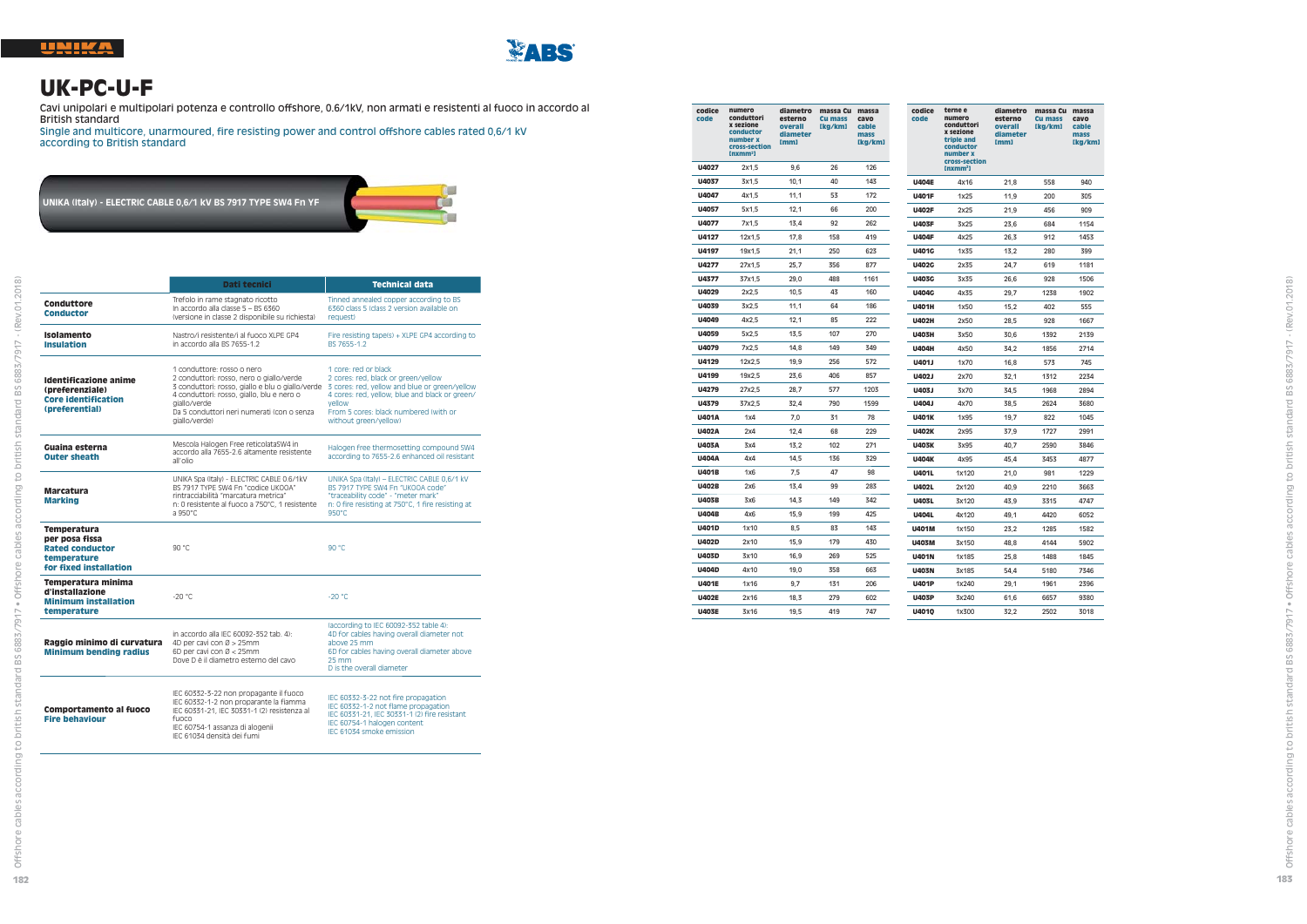

#### **UK-PC-A-F**

Cavi unipolari e multipolari potenza e controllo offshore, 0.6/1kV, armati e resistenti al fuoco in accordo al British standard

Single and multicore, armoured, fire resisting power and control offshore cables rated 0,6/1 kV according to British standard

**UNIKA (Italy) - ELECTRIC CABLE 0,6/1 kV BS 7917 TYPE SW4 Fn YB**



|                                                                                                  | Dati tecnici                                                                                                                                                                                                                                           | <b>Technical data</b>                                                                                                                                                                                                                      |
|--------------------------------------------------------------------------------------------------|--------------------------------------------------------------------------------------------------------------------------------------------------------------------------------------------------------------------------------------------------------|--------------------------------------------------------------------------------------------------------------------------------------------------------------------------------------------------------------------------------------------|
| Conduttore<br><b>Conductor</b>                                                                   | Trefolo in rame stagnato ricotto<br>In accordo alla classe 5 - BS 6360<br>(versione in classe 2 disponibile su richiesta)                                                                                                                              | Tinned annealed copper according to BS<br>6360 class 5 (class 2 version available on<br>request)                                                                                                                                           |
| Isolamento<br><b>Insulation</b>                                                                  | Nastro/i resistente/i al fuoco XI PE GP4<br>in accordo alla BS 7655-1.2                                                                                                                                                                                | Fire resisting tape(s) + XLPE GP4 according to<br>BS 7655-1.2                                                                                                                                                                              |
| Identificazione anime<br>(preferenziale)<br><b>Core identification</b><br>(preferential)         | 1 conduttore: rosso o nero<br>2 conduttori: rosso, nero o giallo/verde<br>3 conduttori: rosso, giallo e blu o giallo/verde<br>4 conduttori: rosso, giallo, blu e nero o<br>giallo/verde<br>Da 5 conduttori neri numerati (con o senza<br>giallo/verde) | 1 core: red or black<br>2 cores: red. black or green/vellow<br>3 cores: red, yellow and blue or green/yellow<br>4 cores: red, yellow, blue and black or green/<br>vellow<br>From 5 cores: black numbered (with or<br>without areen/vellow) |
| Guaina interna<br><b>Inner sheath</b>                                                            | Mescola Halogen Free reticolata SW4<br>in accordo alla 7655-2.6 altamente resistente<br>all'olio                                                                                                                                                       | Halogen free thermosetting compound SW4<br>according to 7655-2.6 enhanced oil resistant                                                                                                                                                    |
| Armatura a treccia<br><b>Braid armour</b>                                                        | Treccia di fili di rame d'acciaio zincato (rame<br>stagnato su richiesta)                                                                                                                                                                              | Galvanized steel wire braid (tinned copper<br>on request)                                                                                                                                                                                  |
| Guaina esterna<br><b>Outer sheath</b>                                                            | Mescola Halogen Free reticolata SW4 in<br>accordo alla 7655-2.6 altamente resistente.<br>all'olio<br>Colore: nero                                                                                                                                      | Halogen free thermosetting compound SW4<br>according to 7655-2.6 enhanced oil resistant<br>Colour: black                                                                                                                                   |
| <b>Marcatura</b><br><b>Marking</b>                                                               | UNIKA Spa (Italy) - ELECTRIC CABLE 0.6/1kV<br>BS 7917 TYPE SW4 En "codice UKOOA"<br>rintracciabilità "marcatura metrica" n: 0<br>resistente al fuoco a 750°C. 1 resistente a<br>950°C                                                                  | UNIKA Spa (Italy) - ELECTRIC CABLE 0,6/1 kV<br>BS 7917 TYPE SW4 Fn "UKOOA code"<br>"traceability code" - "meter mark"<br>n: 0 fire resisting at 750°C, 1 fire resisting at<br>$950^{\circ}$ C                                              |
| Temperatura<br>per posa fissa<br><b>Rated conductor</b><br>temperature<br>for fixed installation | 90 °C                                                                                                                                                                                                                                                  | 90 °C                                                                                                                                                                                                                                      |
| Temperatura minima<br>d'installazione<br><b>Minimum installation</b><br>temperature              | $-20^{\circ}$ C                                                                                                                                                                                                                                        | $-20 °C$                                                                                                                                                                                                                                   |
| Raggio minimo di curvatura<br><b>Minimum bending radius</b>                                      | in accordo alla IEC 60092-352 tab. 4):<br>4D per cavi con Ø > 25mm<br>6D per cavi con Ø < 25mm<br>Dove D è il diametro esterno del cavo                                                                                                                | (according to IEC 60092-352 table 4):<br>4D for cables having overall diameter not<br>above 25 mm<br>6D for cables having overall diameter above<br>25 mm<br>D is the overall diameter                                                     |
| Comportamento al fuoco<br><b>Fire behaviour</b>                                                  | IEC 60332-3-22 non propagante il fuoco<br>IEC 60332-1-2 non proparante la fiamma<br>IEC 60331-21, IEC 30331-1 (2) resistenza al<br>funco<br>IEC 60754-1 assanza di alogenii<br>IEC 61034 densità dei fumi                                              | IEC 60332-3-22 not fire propagation<br>IEC 60332-1-2 not flame propagation<br>IEC 60331-21, IEC 30331-1 (2) fire resistant<br>IEC 60754-1 halogen content<br>IFC 61034 smoke emission                                                      |

| code | codice       | numero<br>conduttori<br>x sezione<br>conductor<br>number x<br>cross-section<br>[nxmm <sup>2</sup> ] | diametro<br>esterno<br>overall<br>diameter<br>[mm] | massa Cu<br>Cu mass<br>[kg/km] | massa<br>cavo<br>cable<br>mass<br>[kg/km] | Codice<br>Code | <b>Terne E</b><br><b>Numero</b><br>Conduttori<br>X Sezione<br><b>Triple And</b><br><b>Conductor</b><br><b>Number X</b><br><b>Cross-Section</b> | Diametro<br>Esterno<br><b>Overall</b><br><b>Diameter</b><br>[Mm] | massa Cu massa<br>Cu mass<br>[kg/km] | cavo<br>cable<br>mass<br>[kg/km] |
|------|--------------|-----------------------------------------------------------------------------------------------------|----------------------------------------------------|--------------------------------|-------------------------------------------|----------------|------------------------------------------------------------------------------------------------------------------------------------------------|------------------------------------------------------------------|--------------------------------------|----------------------------------|
|      | U3027        | 2x1,5                                                                                               | 13,3                                               | 26                             | 275                                       |                | INxmm <sup>2</sup> 1                                                                                                                           |                                                                  |                                      |                                  |
|      | U3037        | 3x1,5                                                                                               | 13,8                                               | 40                             | 300                                       | <b>U304E</b>   | 4x16                                                                                                                                           | 26,4                                                             | 558                                  | 1319                             |
|      | U3047        | 4x1.5                                                                                               | 15.0                                               | 53                             | 349                                       | <b>U301F</b>   | 1x25                                                                                                                                           | 15,8                                                             | 300                                  | 504                              |
|      | U3057        | 5x1,5                                                                                               | 16,0                                               | 66                             | 391                                       | <b>U302F</b>   | 2x25                                                                                                                                           | 26.6                                                             | 456                                  | 1297                             |
|      | U3077        | 7x1,5                                                                                               | 17,3                                               | 92                             | 471                                       | <b>U303F</b>   | 3x25                                                                                                                                           | 28,6                                                             | 684                                  | 1587                             |
|      | U3127        | 12x1,5                                                                                              | 22,1                                               | 158                            | 711                                       | <b>U304F</b>   | 4x25                                                                                                                                           | 31,9                                                             | 912                                  | 2040                             |
|      | U3197        | 19x1,5                                                                                              | 25,6                                               | 250                            | 979                                       | <b>U301G</b>   | 1x35                                                                                                                                           | 17,3                                                             | 392                                  | 628                              |
|      | U3277        | 27x1,5                                                                                              | 30,6                                               | 356                            | 1336                                      | <b>U302G</b>   | 2x35                                                                                                                                           | 29,6                                                             | 572                                  | 1584                             |
|      | U3377        | 37x1,5                                                                                              | 34,8                                               | 488                            | 1812                                      | <b>U303G</b>   | 3x35                                                                                                                                           | 32,4                                                             | 928                                  | 2113                             |
|      | U3029        | 2x2.5                                                                                               | 14,2                                               | 43                             | 322                                       | <b>U304G</b>   | 4x35                                                                                                                                           | 35,6                                                             | 1238                                 | 2581                             |
|      | U3039        | 3x2,5                                                                                               | 15,0                                               | 64                             | 364                                       | <b>U301H</b>   | 1x50                                                                                                                                           | 19,3                                                             | 528                                  | 812                              |
|      | U3049        | 4x2.5                                                                                               | 16.0                                               | 85                             | 412                                       | <b>U302H</b>   | 2x50                                                                                                                                           | 34,5                                                             | 928                                  | 2339                             |
|      | U3059        | 5x2,5                                                                                               | 17,4                                               | 107                            | 480                                       | <b>U303H</b>   | 3x50                                                                                                                                           | 36.4                                                             | 1392                                 | 2836                             |
|      | U3079        | 7x2.5                                                                                               | 18.9                                               | 149                            | 587                                       | <b>U304H</b>   | 4x50                                                                                                                                           | 40,5                                                             | 1856                                 | 3539                             |
|      | U3129        | 12x2.5                                                                                              | 24,4                                               | 256                            | 908                                       | U301J          | 1x70                                                                                                                                           | 21,1                                                             | 712                                  | 1038                             |
|      | U3199        | 19x2,5                                                                                              | 28,3                                               | 406                            | 1265                                      | U302J          | 2x70                                                                                                                                           | 38.3                                                             | 1312                                 | 3000                             |
|      | U3279        | 27x2,5                                                                                              | 34,3                                               | 577                            | 1834                                      | U303J          | 3x70                                                                                                                                           | 41,0                                                             | 1968                                 | 3739                             |
|      | U3379        | 37x2,5                                                                                              | 38,4                                               | 790                            | 2344                                      | U304J          | 4x70                                                                                                                                           | 45,1                                                             | 2624                                 | 4627                             |
|      | <b>U301A</b> | 1x4                                                                                                 | 10,1                                               | 71                             | 169                                       | <b>U301K</b>   | 1x95                                                                                                                                           | 24,2                                                             | 985                                  | 1397                             |
|      | <b>U302A</b> | 2x4                                                                                                 | 16,3                                               | 68                             | 425                                       | <b>U302K</b>   | 2x95                                                                                                                                           | 44,5                                                             | 1727                                 | 3936                             |
|      | <b>U303A</b> | 3x4                                                                                                 | 17,1                                               | 102                            | 480                                       | <b>U303K</b>   | 3x95                                                                                                                                           | 47,6                                                             | 2590                                 | 4881                             |
|      | <b>U304A</b> | 4x4                                                                                                 | 18.6                                               | 136                            | 562                                       | <b>U304K</b>   | 4x95                                                                                                                                           | 52,5                                                             | 3453                                 | 6057                             |
|      | <b>U301B</b> | 1x6                                                                                                 | 10,6                                               | 89                             | 195                                       | <b>U301L</b>   | 1x120                                                                                                                                          | 25,7                                                             | 1154                                 | 1615                             |
|      | <b>U302B</b> | 2x6                                                                                                 | 17,5                                               | 99                             | 503                                       | U302L          | 2x120                                                                                                                                          | 47,9                                                             | 2210                                 | 4735                             |
|      | <b>U303B</b> | 3x6                                                                                                 | 18,4                                               | 149                            | 574                                       | <b>U303L</b>   | 3x120                                                                                                                                          | 51.2                                                             | 3315                                 | 5920                             |
|      | <b>U304B</b> | 4x6                                                                                                 | 20,2                                               | 199                            | 690                                       | <b>U304L</b>   | 4x120                                                                                                                                          | 56,6                                                             | 4420                                 | 7383                             |
|      | U301D        | 1x10                                                                                                | 11,8                                               | 131                            | 258                                       | <b>U301M</b>   | 1x150                                                                                                                                          | 28,1                                                             | 1476                                 | 2020                             |
|      | <b>U302D</b> | 2x10                                                                                                | 20,0                                               | 179                            | 685                                       | <b>U303M</b>   | 3x150                                                                                                                                          | 56,5                                                             | 4144                                 | 7255                             |
|      | <b>U303D</b> | 3x10                                                                                                | 21,4                                               | 269                            | 817                                       | <b>U301N</b>   | 1x185                                                                                                                                          | 31,3                                                             | 1770                                 | 2419                             |
|      | <b>U304D</b> | 4x10                                                                                                | 23,4                                               | 358                            | 984                                       | <b>U303N</b>   | 3x185                                                                                                                                          | 62,5                                                             | 5180                                 | 8917                             |
|      | <b>U301E</b> | 1x16                                                                                                | 13.0                                               | 185                            | 334                                       | <b>U301P</b>   | 1x240                                                                                                                                          | 32,1                                                             | 1773                                 | 2474                             |
|      | <b>U302E</b> | 2x16                                                                                                | 22.6                                               | 279                            | 907                                       | <b>U303P</b>   | 3x240                                                                                                                                          | 70.1                                                             | 6657                                 | 11224                            |

**U303E**

3x16 24,1 419 1086

**U301Q**

1x300 38,1 2853 3762

ding to british standard BS 6883/7917 - (Rev.01.2018)

accon

ndard BS 6883/7917 · Offshore cables

ding to british star

acc cables ore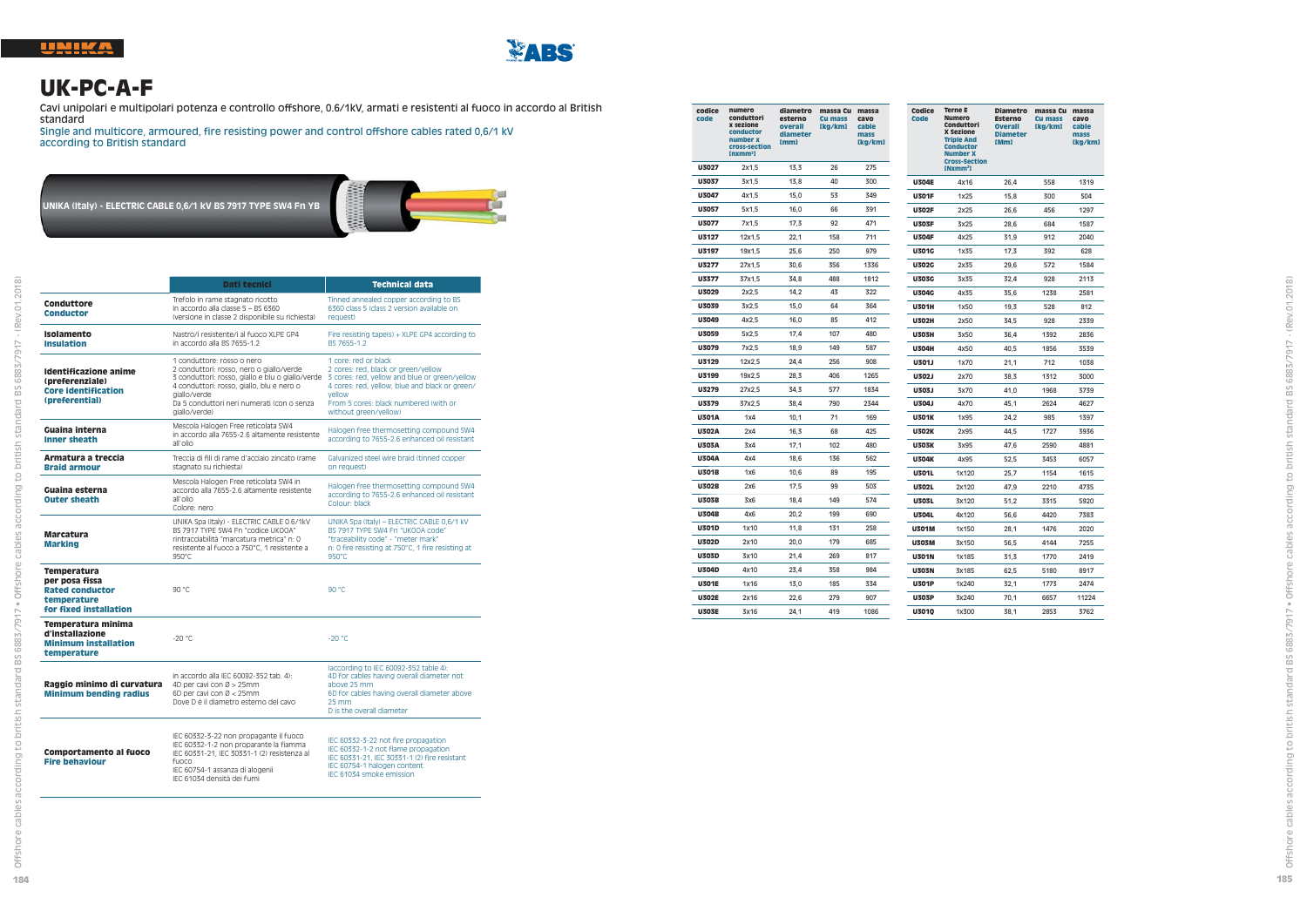

**186**

Offshore cables according to british standard BS 6883/7917 • Offshore cables according to british standard BS 6883/7917 - (Rev.01.2018)

dard BS 6883/7917 . Offshore cables

sta  $\frac{1}{5}$ 

 $\Xi$ ding

 $\frac{6}{10}$ cabl pre offsh

ă

ng to british standard BS 6883/7917 - (Rev.01.2018)



#### **UK-CI-I-U**

Cavi unipolari e multipolari di controllo e strumentazione offshore, 150/250V, schermati individualmente, non armati in accordo al British standard

Control and instrumentation, individually screened, unarmoured offshore cables rated 150/250 V according to British standard



|                                                                                                  | Dati tecnici                                                                                                              | <b>Technical data</b>                                                                                     |
|--------------------------------------------------------------------------------------------------|---------------------------------------------------------------------------------------------------------------------------|-----------------------------------------------------------------------------------------------------------|
| Conduttore<br><b>Conductor</b>                                                                   | Trefolo in rame stagnato ricotto<br>In accordo alla classe 5 - BS 6360<br>(versione in classe 2 disponibile su richiesta) | Tinned annealed copper according to<br>BS 6360 class 5 (class 2 version available on<br>request)          |
| Isolamento<br><b>Insulation</b>                                                                  | XLPE GP4 in accordo alla BS 7655-1.2                                                                                      | XLPE GP4 according to BS 7655-1.2                                                                         |
| Identificazione anime<br>(preferenziale)<br><b>Core identification</b><br>(preferential)         | Coppia: nero, bianco<br>Terna: nero, bianco, rosso<br>Quarta: nero, bianco, rosso, blu                                    | Pair: black and white<br>Triple: black, white and red<br>Quad: black, white, red and blue                 |
| Riunitura anime<br>Single core assembly                                                          | Anime riunite a formare coppie o terne o<br>quarte                                                                        | Each core assembled forming pairs or triples<br>or quads (unit)                                           |
| Schermatura individuale<br><b>Individual screen</b><br>on each unit                              | Nastro Alluminio/Poliestere + drain wire                                                                                  | Aluminium/polyester tape with drain wire                                                                  |
| Riunitura totale<br><b>Unit assembly</b>                                                         | Ogni unità riunita assieme a filati riempitivi e<br>nastri non jgroscopici                                                | All units assembled in round formation with<br>suitable fillers and non hydroscopic tape(s)               |
| Guaina esterna<br><b>Outer sheath</b>                                                            | Mescola Halogen Free reticolata SW4 in<br>accordo alla 7655-2.6 altamente resistente<br>all'olio<br>Colore: grigio        | Halogen free thermosetting compound SW4<br>according to 7655-2.6 enhanced oil resistant<br>Colour: arev   |
| <b>Marcatura</b><br><b>Marking</b>                                                               | UNIKA Spa (Italy) - ELECTRIC CABLE 150/250V<br>BS 6883 TYPE SW4 "codice UKOOA" -<br>rintracciabilità "marcatura metrica"  | UNIKA Spa (Italy) - ELECTRIC CABLE 150/250<br>V BS 6883 TYPE SW4 "traceability code" -<br>"meter mark"    |
| Temperatura<br>per posa fissa<br><b>Rated conductor</b><br>temperature<br>for fixed installation | 90 °C                                                                                                                     | 90 °C                                                                                                     |
| Temperatura minima<br>d'installazione<br><b>Minimum installation</b><br>temperature              | $-20^{\circ}$ C                                                                                                           | $-20 °C$                                                                                                  |
| Raggio minimo di curvatura<br><b>Minimum bending radius</b>                                      | 8D: D è il Ø esterno del cavo                                                                                             | 8D:D is the overall diameter                                                                              |
| Comportamento al fuoco<br><b>Fire behaviour</b>                                                  | IEC 60332-3-22 non propagante il fuoco<br>IEC 60332-1-2 non proparante la fiamma<br>IEC 60754-1 assanza di alogenii       | IEC 60332-3-22 not fire propagation<br>IEC 60332-1-2 not flame propagation<br>IEC 60754-1 halogen content |

IEC 61034 densità dei fumi

IEC 61034 smoke emission

| codice<br>code | coppie e<br>numero<br>conduttori overall<br>x sezione<br>pair and<br>conductor<br>number x<br>cross-<br>section<br>Inxmm <sup>2</sup> | diametro<br>esterno<br>diameter<br>mml | massa Cu<br>Cu mass<br>[kg/km] | massa<br>cavo<br>cable<br>mass<br>[kg/km] |
|----------------|---------------------------------------------------------------------------------------------------------------------------------------|----------------------------------------|--------------------------------|-------------------------------------------|
| <b>UA1C5</b>   | 1x2x0.75                                                                                                                              | 7.7                                    | 19                             | 66                                        |
| <b>UA3C5</b>   | 3x2x0,75                                                                                                                              | 13,2                                   | 57                             | 165                                       |
| <b>UA7C5</b>   | 7x2x0.75                                                                                                                              | 17.8                                   | 132                            | 333                                       |
| UABC5          | 12x2x0.75                                                                                                                             | 24.0                                   | 227                            | 553                                       |
| UAEC5          | 20x2x0.75                                                                                                                             | 30.4                                   | 378                            | 891                                       |
| UAFC5          | 27x2x0.75                                                                                                                             | 34.7                                   | 510                            | 1165                                      |
| UAJC5          | 37x2x0.75                                                                                                                             | 39,3                                   | 699                            | 1552                                      |
| <b>UA1C6</b>   | 1x2x1                                                                                                                                 | 8.0                                    | 24                             | 73                                        |
| <b>UA3C6</b>   | 3x2x1                                                                                                                                 | 14.0                                   | 71                             | 193                                       |
| <b>UA7C6</b>   | 7x2x1                                                                                                                                 | 18.6                                   | 166                            | 377                                       |
| <b>UABC6</b>   | 12x2x1                                                                                                                                | 25.3                                   | 284                            | 640                                       |
| <b>UAEC6</b>   | 20x2x1                                                                                                                                | 31.8                                   | 473                            | 1013                                      |
| <b>UAFC6</b>   | 27x2x1                                                                                                                                | 36.5                                   | 639                            | 1344                                      |
| <b>UAJC6</b>   | 37x2x1                                                                                                                                | 41.4                                   | 875                            | 1799                                      |
|                |                                                                                                                                       |                                        |                                |                                           |

| codice<br>code | terne e<br>numero<br>conduttori<br>x sezione<br>triple and<br>conductor<br>number x<br>cross-<br>section<br>[nxmm <sup>2</sup> ] | diametro<br>esterno<br>overall<br>diameter<br>[mm] | massa Cu<br>Cu mass<br>[kg/km] | massa<br>cavo<br>cable<br>mass<br>[kg/km] |
|----------------|----------------------------------------------------------------------------------------------------------------------------------|----------------------------------------------------|--------------------------------|-------------------------------------------|
| <b>UA1T5</b>   | 1x3x0.75                                                                                                                         | 8,1                                                | 26                             | 80                                        |
| <b>UA3T5</b>   | 3x3x0.75                                                                                                                         | 14.9                                               | 78                             | 221                                       |
| <b>UA7T5</b>   | 7x3x0.75                                                                                                                         | 20.0                                               | 182                            | 444                                       |
| UABT5          | 12x3x0.75                                                                                                                        | 27.0                                               | 312                            | 741                                       |
| <b>UA1T6</b>   | 1x3x1                                                                                                                            | 8.6                                                | 33                             | 94                                        |
| <b>UA3T6</b>   | 3x3x1                                                                                                                            | 15.5                                               | 99                             | 248                                       |
| <b>UA7T6</b>   | 7x3x1                                                                                                                            | 20.9                                               | 232                            | 508                                       |
| <b>UABT6</b>   | 12x3x1                                                                                                                           | 28.4                                               | 398                            | 860                                       |

| codice<br>code | quarte e<br>numero<br>conduttori overall<br>x sezione<br>quad and<br>conductor<br>number x<br>cross-<br>section<br>[nxmm <sup>2</sup> ] | diametro<br>esterno<br>diameter<br>[mm] | massa Cu<br>Cu mass<br>[kg/km] | massa<br>cavo<br>cable<br>mass<br>[kg/km] |
|----------------|-----------------------------------------------------------------------------------------------------------------------------------------|-----------------------------------------|--------------------------------|-------------------------------------------|
| <b>UA105</b>   | 1x4x0,75                                                                                                                                | 9.0                                     | 33                             | 100                                       |
| <b>UA305</b>   | 3x4x0.75                                                                                                                                | 17.4                                    | 99                             | 282                                       |
| <b>UA705</b>   | 7x4x0.75                                                                                                                                | 23.4                                    | 232                            | 567                                       |
| <b>UA106</b>   | 1x4x1                                                                                                                                   | 9.4                                     | 43                             | 114                                       |
| <b>UA306</b>   | 3x4x1                                                                                                                                   | 18.2                                    | 128                            | 322                                       |
| <b>UA706</b>   | 7x4x1                                                                                                                                   | 24.5                                    | 299                            | 653                                       |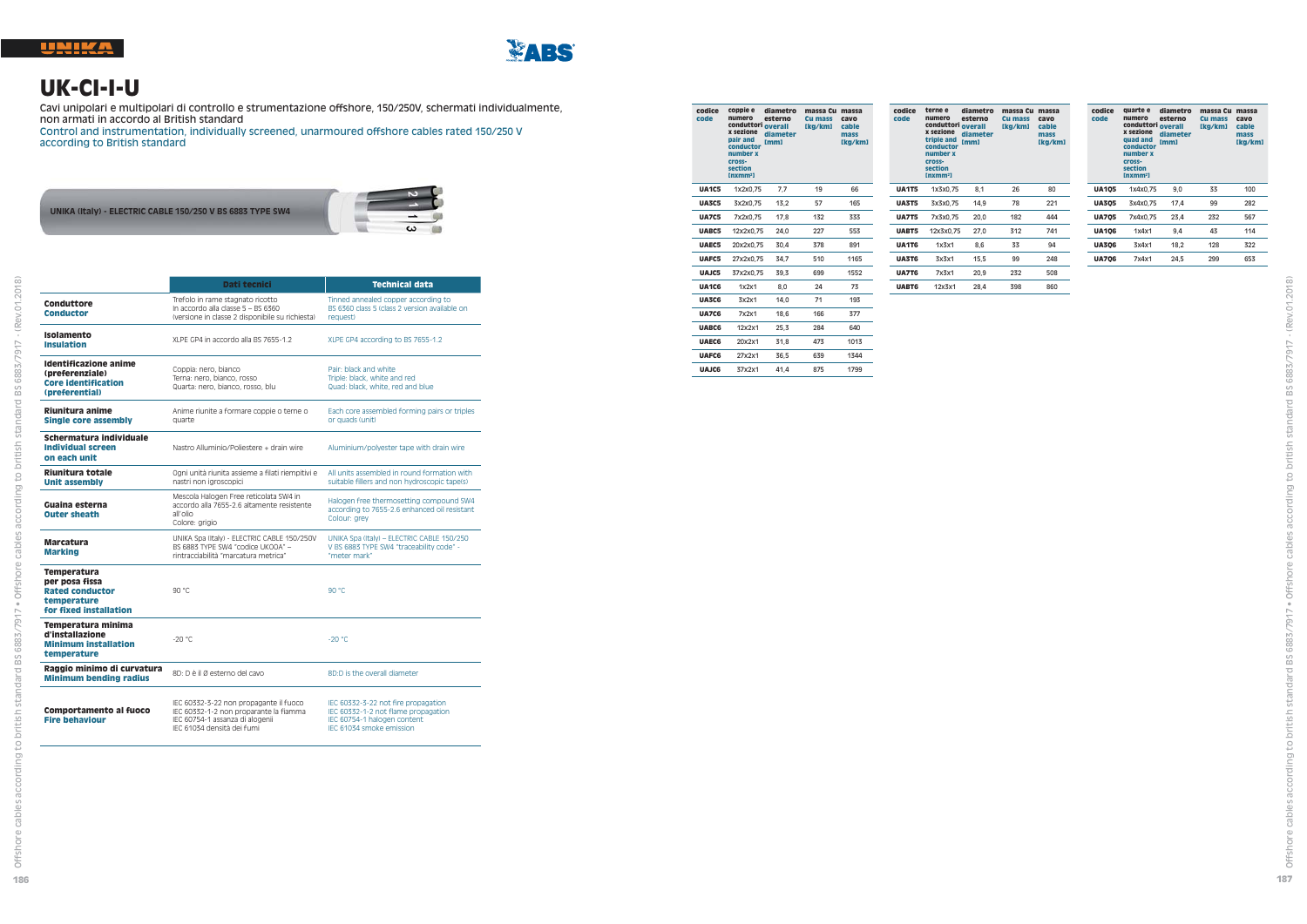



#### **UK-CI-C-U**

Cavi unipolari e di controllo e strumentazione offshore, 150/250V, totalmente schermati, non armati in accordo al British standard

 Control and instrumentation, collectively screened, unarmoured offshore cables rated 150/250 V according to British standard



|                                                                                                  | Dati tecnici                                                                                                                                      | <b>Technical data</b>                                                                                                                 |
|--------------------------------------------------------------------------------------------------|---------------------------------------------------------------------------------------------------------------------------------------------------|---------------------------------------------------------------------------------------------------------------------------------------|
| Conduttore<br><b>Conductor</b>                                                                   | Trefolo in rame stagnato ricotto<br>In accordo alla classe 5 - BS 6360<br>(versione in classe 2 disponibile su richiesta)                         | Tinned annealed copper according to BS<br>6360 class 5 (class 2 version available on<br>request)                                      |
| Isolamento<br><b>Insulation</b>                                                                  | XLPE GP4 in accordo alla BS 7655-1.2                                                                                                              | XLPE GP4 according to BS 7655-1.2                                                                                                     |
| <b>Identificazione anime</b><br>(preferenziale)<br><b>Core identification</b><br>(preferential)  | Coppia: nero, bianco<br>Terna: nero, bianco, rosso<br>Quarta: nero, bianco, rosso, blu                                                            | Pair: black and white<br>Triple : black, white and red<br>Quad: black, white, red and blue                                            |
| Riunitura anime<br>Single core assembly                                                          | Anime riunite a formare coppie o terne o<br>quarte                                                                                                | Each core assembled forming pairs or triples<br>or quads (unit)                                                                       |
| Schermatura totale<br><b>Collective screen</b>                                                   | Nastro Alluminio/Poliestere + drain wire                                                                                                          | Aluminium/polvester tape with drain wire                                                                                              |
| Guaina esterna<br><b>Outer sheath</b>                                                            | Mescola Halogen Free reticolata SW4<br>in accordo alla 7655-2.6 altamente resistente<br>all'olio                                                  | Halogen free thermosetting compound SW4<br>according to 7655-2.6 enhanced oil resistant                                               |
| <b>Marcatura</b><br><b>Marking</b>                                                               | UNIKA Spa (Italy) - ELECTRIC CABLE 150/250V<br>BS 6883 TYPE SW4 "codice<br>UKOOA"<br>- rintracciabilità "marcatura metrica"                       | UNIKA Spa (Italy) - ELECTRIC CABLE 150/250<br>V BS 6883 TYPE SW4 "traceability code" -<br>"meter mark"                                |
| Temperatura<br>per posa fissa<br><b>Rated conductor</b><br>temperature<br>for fixed installation | 90 °C                                                                                                                                             | n° ne                                                                                                                                 |
| Temperatura minima<br>d'installazione<br><b>Minimum installation</b><br>temperature              | $-20^{\circ}$ C                                                                                                                                   | $-20 °C$                                                                                                                              |
| Raggio minimo di curvatura<br><b>Minimum bending radius</b>                                      | 8D: D è il Ø esterno del cavo                                                                                                                     | 8D: D is the overall diameter                                                                                                         |
| <b>Comportamento al fuoco</b><br><b>Fire behaviour</b>                                           | IEC 60332-3-22 non propagante il fuoco<br>IEC 60332-1-2 non proparante la fiamma<br>IEC 60754-1 assanza di alogenii<br>IEC 61034 densità dei fumi | IEC 60332-3-22 not fire propagation<br>IEC 60332-1-2 not flame propagation<br>IEC 60754-1 halogen content<br>IFC 61034 smoke emission |

| codice<br>code | coppie e<br>numero<br>conduttori<br>x sezione<br>pair and<br>conductor<br>number x<br>cross-<br>section<br>Inxmm <sup>2</sup> | diametro<br>esterno<br>overall<br>diameter<br>[mm] | massa Cu<br>Cu mass<br>[kg/km] | massa<br>cavo<br>cable<br>mass<br>[kg/km] | <b>CO</b><br><b>CO</b> |
|----------------|-------------------------------------------------------------------------------------------------------------------------------|----------------------------------------------------|--------------------------------|-------------------------------------------|------------------------|
| <b>U63C5</b>   | 3x2x0.75                                                                                                                      | 12,4                                               | 47                             | 153                                       | U6                     |
| <b>U67C5</b>   | 7x2x0.75                                                                                                                      | 16.5                                               | 104                            | 289                                       | U6                     |
| U6BC5          | 12x2x0.75                                                                                                                     | 22,1                                               | 176                            | 472                                       | U                      |
| U6EC5          | 20x2x0.75                                                                                                                     | 27,8                                               | 290                            | 743                                       | U                      |
| U6FC5          | 27x2x0.75                                                                                                                     | 31,7                                               | 389                            | 966                                       | U6                     |
| U6JC5          | 37x2x0.75                                                                                                                     | 35.9                                               | 532                            | 1284                                      | U                      |
| <b>U63C6</b>   | 3x2x1                                                                                                                         | 13,1                                               | 62                             | 178                                       |                        |
| <b>U67C6</b>   | 7x2x1                                                                                                                         | 17.5                                               | 138                            | 344                                       |                        |
| U6BC6          | 12x2x1                                                                                                                        | 23,2                                               | 233                            | 550                                       |                        |
| <b>UGEC6</b>   | 20x2x1                                                                                                                        | 29,1                                               | 385                            | 863                                       |                        |
| U6FC6          | 27x2x1                                                                                                                        | 33,4                                               | 518                            | 1143                                      |                        |

**U6JC6** 37x2x1 37,9 708 1530

| codice<br>code | terne e<br>numero<br>conduttori<br>x sezione<br>triple and<br>conductor<br>number x<br>cross-<br>section<br>[nxmm <sup>2</sup> ] | diametro<br>esterno<br>overall<br>diameter<br>[mm] | massa Cu<br>Cu mass<br>[kg/km] | massa<br>cavo<br>cable<br>mass<br>[kg/km] |
|----------------|----------------------------------------------------------------------------------------------------------------------------------|----------------------------------------------------|--------------------------------|-------------------------------------------|
| <b>U63T5</b>   | 3x3x0.75                                                                                                                         | 14.1                                               | 69                             | 210                                       |
| <b>U67T5</b>   | 7x3x0.75                                                                                                                         | 18.6                                               | 154                            | 399                                       |
| <b>U6BT5</b>   | 12x3x0.75                                                                                                                        | 25.0                                               | 261                            | 658                                       |
| <b>U63T6</b>   | 3x3x1                                                                                                                            | 14.5                                               | 90                             | 232                                       |
| <b>U67T6</b>   | 7x3x1                                                                                                                            | 19.3                                               | 204                            | 456                                       |
| U6BT6          | 12x3x1                                                                                                                           | 26.2                                               | 347                            | 768                                       |

ding to british standard BS 6883/7917 - (Rev.01.2018)

acc

dard BS 6883/7917 . Offshore cables

ording to british stal

acco

**188**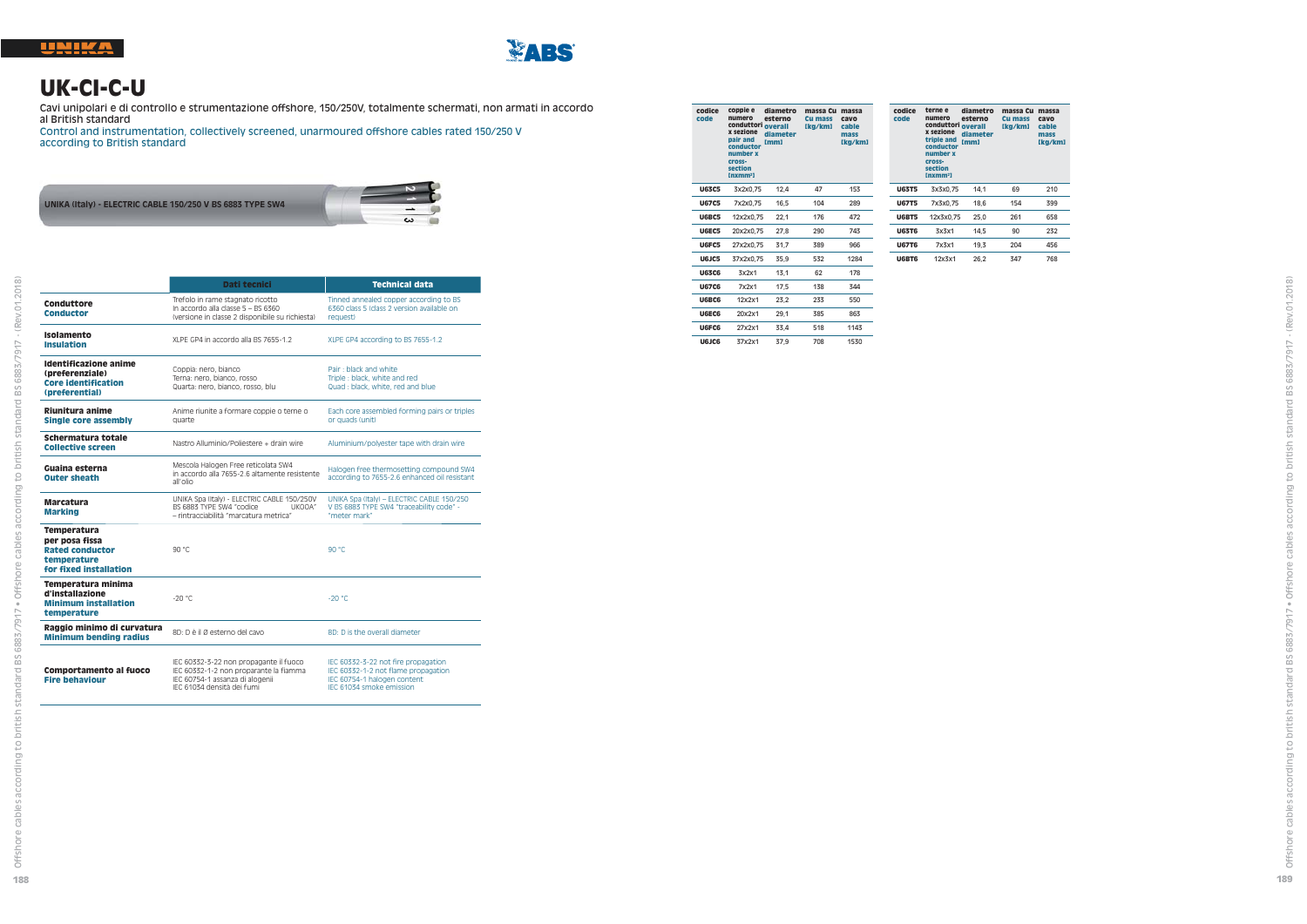

## **UK-CI-I-A**

Cavi unipolari e multipolari di controllo e strumentazione offshore, 150/250V, schermati individualmente, armati in accordo al British standard

 Control and instrumentation, individually screened, armoured offshore cables rated 150/250 V according to British standard



|                                                                                                         | Dati tecnici                                                                                                                                      | <b>Technical data</b>                                                                                                                 |
|---------------------------------------------------------------------------------------------------------|---------------------------------------------------------------------------------------------------------------------------------------------------|---------------------------------------------------------------------------------------------------------------------------------------|
| Conduttore<br>Conductor                                                                                 | Trefolo in rame stagnato ricotto<br>In accordo alla classe 5 - BS 6360<br>(versione in classe 2 disponibile su richiesta)                         | Tinned annealed copper according to BS<br>6360 class 5 (class 2 version available on<br>request)                                      |
| Isolamento<br><b>Insulation</b>                                                                         | XLPE GP4 in accordo alla BS 7655-1.2                                                                                                              | XLPE GP4 according to BS 7655-1.2                                                                                                     |
| Identificazione anime<br>(preferenziale)<br><b>Core identification</b><br>(preferential)                | Coppia: nero, bianco<br>Terna: nero, bianco, rosso<br>Quarta: nero, bianco, rosso, blu                                                            | Pair: black and white<br>Triple: black, white and red<br>Quad: black, white, red and blue                                             |
| Riunitura anime<br><b>Single core assembly</b>                                                          | Anime riunite a formare coppie o terne o<br>quarte                                                                                                | Each core assembled forming pairs or triples<br>or quads (unit)                                                                       |
| Schermatura individuale<br><b>Individual screen</b><br>on each unit                                     | Nastro Alluminio/Poliestere + drain wire                                                                                                          | Aluminium/polvester tape with drain wire                                                                                              |
| Riunitura totale<br><b>Unit assembly</b>                                                                | Ogni unità riunita assieme a filati riempitivi e<br>nastri non igroscopici                                                                        | All units assembled in round formation with<br>suitable fillers and non hydroscopic tape(s)                                           |
| Guaina interna<br><b>Inner sheath</b>                                                                   | Mescola Halogen Free reticolata SW4 in<br>accordo alla 7655-2.6 altamente resistente<br>all'olio                                                  | Halogen free thermosetting compound SW4<br>according to 7655-2.6 enhanced oil resistant                                               |
| Armatura a treccia<br><b>Braid armour</b>                                                               | Treccia di fili di rame d'acciaio zincato (rame<br>stagnato su richiesta)                                                                         | Galvanized steel wire braid (tinned copper<br>on request)                                                                             |
| Guaina esterna<br><b>Outer sheath</b>                                                                   | Mescola Halogen Free reticolata SW4 in<br>accordo alla 7655-2.6 altamente resistente<br>all'olio                                                  | Halogen Free thermosetting compund SW4<br>according to 7655-2.6 enhanced oil resistant                                                |
| <b>Marcatura</b><br><b>Marking</b>                                                                      | UNIKA Spa (Italy) - ELECTRIC CABLE 150/250V BS<br>6883 TYPE SW4 "codice UKOOA" - rintracciabilità<br>"marcatura metrica"                          | UNIKA Spa (ITALY) - ELECTRIC CABLE 150/250 V<br>BS 6883 TYPE SW4 "UKOOA code" "traceability<br>code" - "meter mark"                   |
| <b>Temperatura</b><br>per posa fissa<br><b>Rated conductor</b><br>temperature<br>for fixed installation | 90 °C                                                                                                                                             | 90 °C                                                                                                                                 |
| Temperatura minima<br>d'installazione<br><b>Minimum installation</b><br>temperature                     | $-20^{\circ}$ C                                                                                                                                   | $-20 °C$                                                                                                                              |
| Raggio minimo di curvatura<br><b>Minimum bending radius</b>                                             | 8D: D è il Ø esterno del cavo                                                                                                                     | 8D: D is the overall diameter                                                                                                         |
| <b>Comportamento al fuoco</b><br><b>Fire behaviour</b>                                                  | IEC 60332-3-22 non propagante il fuoco<br>IEC 60332-1-2 non proparante la fiamma<br>IEC 60754-1 assanza di alogenii<br>IEC 61034 densità dei fumi | IEC 60332-3-22 not fire propagation<br>IEC 60332-1-2 not flame propagation<br>IEC 60754-1 halogen content<br>IEC 61034 smoke emission |

| codice<br>code | coppie e<br>numero<br>conduttori overall<br>x sezione<br>pair and<br>conductor<br>number x<br>cross-<br>section<br>Inxmm <sup>2</sup> | diametro<br>esterno<br>diameter<br>mml | massa Cu<br>Cu mass<br>[kg/km] | massa<br>cavo<br>cable<br>mass<br>[kg/km] |
|----------------|---------------------------------------------------------------------------------------------------------------------------------------|----------------------------------------|--------------------------------|-------------------------------------------|
| <b>UB1C5</b>   | 1x2x0.75                                                                                                                              | 11.34                                  | 19                             | 187                                       |
| <b>UB3C5</b>   | 3x2x0.75                                                                                                                              | 17.20                                  | 57                             | 377                                       |
| <b>UB7C5</b>   | 7x2x0.75                                                                                                                              | 22.20                                  | 132                            | 635                                       |
| UBBC5          | 12x2x0.75                                                                                                                             | 28.80                                  | 227                            | 984                                       |
| UBEC5          | 20x2x0.75                                                                                                                             | 36.40                                  | 378                            | 1592                                      |
| UBFC5          | 27x2x0.75                                                                                                                             | 41.10                                  | 510                            | 1998                                      |
| UBJC5          | 37x2x0.75                                                                                                                             | 46.10                                  | 699                            | 2536                                      |
| <b>UB1C6</b>   | 1x2x1                                                                                                                                 | 11,60                                  | 24                             | 198                                       |
| <b>UB3C6</b>   | 3x2x1                                                                                                                                 | 18.00                                  | 71                             | 415                                       |
| <b>UB7C6</b>   | 7x2x1                                                                                                                                 | 22.60                                  | 166                            | 664                                       |
| <b>UBBC6</b>   | 12x2x1                                                                                                                                | 30.90                                  | 284                            | 1201                                      |
| <b>UBEC6</b>   | 20x2x1                                                                                                                                | 38.00                                  | 473                            | 1759                                      |
| <b>UBFC6</b>   | 27x2x1                                                                                                                                | 43,10                                  | 639                            | 2242                                      |
| <b>UBJC6</b>   | 37x2x1                                                                                                                                | 48.40                                  | 875                            | 2857                                      |
|                |                                                                                                                                       |                                        |                                |                                           |

| codice<br>code | terne e<br>numero<br>conduttori<br>x sezione<br>triple and<br>conductor<br>number x<br>cross-<br>section<br>[nxmm <sup>2</sup> ] | diametro<br>esterno<br>overall<br>diameter<br>[mm] | massa Cu<br>Cu mass<br>[kg/km] | massa<br>cavo<br>cable<br>mass<br>[kg/km] |
|----------------|----------------------------------------------------------------------------------------------------------------------------------|----------------------------------------------------|--------------------------------|-------------------------------------------|
| <b>UB1T5</b>   | 1x3x0.75                                                                                                                         | 11.70                                              | 26                             | 206                                       |
| <b>UB3T5</b>   | 3x3x0.75                                                                                                                         | 19.10                                              | 78                             | 467                                       |
| <b>UB7T5</b>   | 7x3x0.75                                                                                                                         | 24.60                                              | 182                            | 790                                       |
| UBBT5          | 12x3x0.75                                                                                                                        | 32.80                                              | 312                            | 1348                                      |
| <b>UB1T6</b>   | 1x3x1                                                                                                                            | 12.20                                              | 33                             | 226                                       |
| <b>UB3T6</b>   | 3x3x1                                                                                                                            | 19.70                                              | 99                             | 501                                       |
| <b>UB7T6</b>   | 7x3x1                                                                                                                            | 25.70                                              | 232                            | 881                                       |
| <b>UBBT6</b>   | 12x3x1                                                                                                                           | 34.00                                              | 398                            | 1485                                      |

| codice<br>code | quarte e<br>numero<br>conduttori overall<br>x sezione<br>quad and<br>conductor<br>number x<br>cross-<br>section | diametro<br>esterno<br>diameter<br>[mm] | massa Cu<br>Cu mass<br>[kg/km] | massa<br>cavo<br>cable<br>mass<br>[kg/km] |
|----------------|-----------------------------------------------------------------------------------------------------------------|-----------------------------------------|--------------------------------|-------------------------------------------|
| <b>UB105</b>   | [nxmm <sup>2</sup> ]<br>1x4x0.75                                                                                | 12.60                                   | 33                             | 239                                       |
| <b>UB305</b>   | 3x4x0.75                                                                                                        | 21.60                                   | 99                             | 565                                       |
| <b>UB705</b>   | 7x4x0.75                                                                                                        | 28.00                                   | 232                            | 966                                       |
| <b>UB106</b>   | 1x4x1                                                                                                           | 13.00                                   | 43                             | 256                                       |
| <b>UB306</b>   | 3x4x1                                                                                                           | 22.70                                   | 128                            | 630                                       |
| <b>UB706</b>   | 7x4x1                                                                                                           | 30.10                                   | 299                            | 1190                                      |
|                |                                                                                                                 |                                         |                                |                                           |

69 cabi

rd BS 6883/7917 - (Rev.01.2018)

ig to british star

 $calo$ 

. Offsh

6883/7917 •

 $_{\rm E}^{\rm O}$  $\overline{\phantom{a}}$ 

sta to british  $\overline{9}$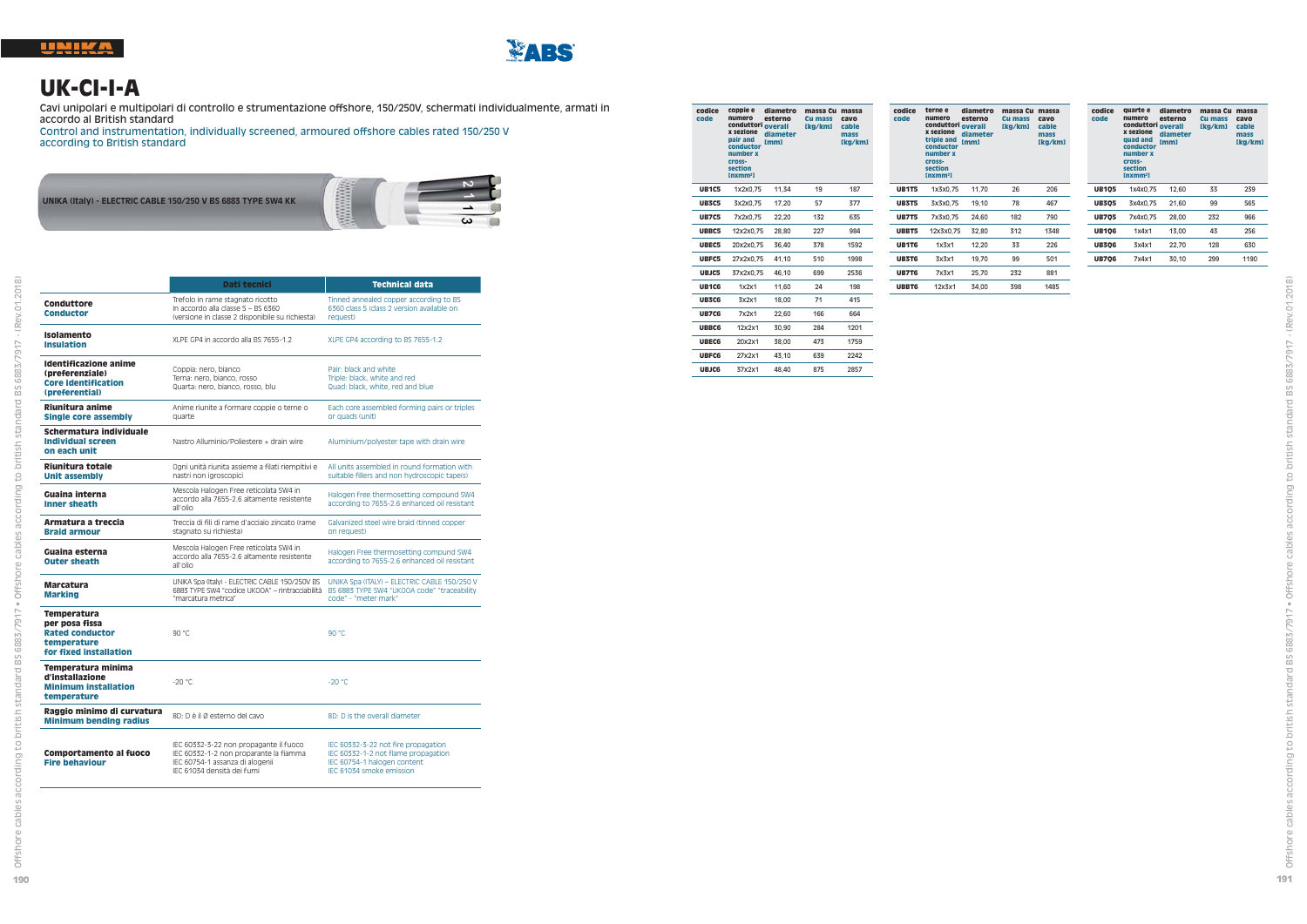

### **UK-CI-C-A**

Cavi unipolari e di controllo e strumentazione offshore, 150/250V, totalmente schermati, armati in accordo al British standard

 Control and instrumentation, collectively screened, armoured offshore cables rated 150/250 V according to British standard



|                                                                                                  | Dati tecnici                                                                                                                                      | <b>Technical data</b>                                                                                                                 |
|--------------------------------------------------------------------------------------------------|---------------------------------------------------------------------------------------------------------------------------------------------------|---------------------------------------------------------------------------------------------------------------------------------------|
| Conduttore<br><b>Conductor</b>                                                                   | Trefolo in rame stagnato ricotto<br>In accordo alla classe 5 - BS 6360<br>(versione in classe 2 disponibile su richiesta)                         | Tinned annealed copper according to BS<br>6360 class 5 (class 2 version available on<br>request)                                      |
| Isolamento<br><b>Insulation</b>                                                                  | XLPE GP4 in accordo alla BS 7655-1.2                                                                                                              | XLPE GP4 according to BS 7655-1.2                                                                                                     |
| Identificazione anime<br>(preferenziale)<br><b>Core identification</b><br>(preferential)         | Coppia: nero, bianco<br>Terna: nero, bianco, rosso<br>Quarta: nero, bianco, rosso, blu                                                            | Pair: black and white<br>Triple: black, white and red<br>Quad : black, white, red and blue                                            |
| Riunitura anime<br><b>Single core assembly</b>                                                   | Anime riunite a formare coppie o terne o<br>quarte                                                                                                | Each core assembled forming pairs or triples<br>or quads (unit)                                                                       |
| Schermatura totale<br><b>Collective screen</b>                                                   | Nastro Alluminio/Poliestere + drain wire                                                                                                          | Aluminium/polyester tape with drain wire                                                                                              |
| Riunitura totale<br><b>Unit assembly</b>                                                         | Ogni unità riunita assieme a filati riempitivi e<br>nastri non jgroscopici                                                                        | All units assembled in round formation with<br>suitable fillers and non hydroscopic tape(s)                                           |
| Guaina interna<br><b>Inner sheath</b>                                                            | Mescola Halogen Free reticolata SW4 in<br>accordo alla 7655-2.6 altamente resistente<br>all'olio                                                  | Halogen free thermosetting compound SW4<br>according to 7655-2.6 enhanced oil resistant                                               |
| Armatura a treccia<br><b>Braid armour</b>                                                        | Treccia di fili di rame d'acciaio zincato (rame<br>stagnato su richiesta)                                                                         | Galvanized steel wire braid (tinned copper<br>on request)                                                                             |
| Guaina esterna<br><b>Outer Sheath</b>                                                            | Mescola Halogen Free reticolataSW4 in<br>accordo alla 7655-2.6 altamente resistente<br>all'olio                                                   | Halogen Free thermosetting compund W4<br>according to 7655-2.6 enhanced oil resistant                                                 |
| <b>Marcatura</b><br><b>Marking</b>                                                               | UNIKA Spa (Italy) - ELECTRIC CABLE 150/250V<br>BS 6883 TYPE SW4 "codice UKOOA" -<br>rintracciabilità "marcatura metrica"                          | UNIKA Spa (ITALY) - ELECTRIC CABLE 150/250 V<br>BS 6883 TYPE SW4 "UKOOA code" "traceability<br>code" - "meter mark"                   |
| Temperatura<br>per posa fissa<br><b>Rated conductor</b><br>temperature<br>for fixed installation | 90 °C                                                                                                                                             | 90 °C                                                                                                                                 |
| Temperatura minima<br>d'installazione<br><b>Minimum installation</b><br>temperature              | $-20 °C$                                                                                                                                          | $-20 °C$                                                                                                                              |
| Raggio minimo di curvatura<br><b>Minimum bending radius</b>                                      | 8D: D è il Ø esterno del cavo                                                                                                                     | 8D: D is the overall diameter                                                                                                         |
| <b>Comportamento al fuoco</b><br><b>Fire behaviour</b>                                           | IEC 60332-3-22 non propagante il fuoco<br>IEC 60332-1-2 non proparante la fiamma<br>IEC 60754-1 assanza di alogenii<br>IEC 61034 densità dei fumi | IEC 60332-3-22 not fire propagation<br>IEC 60332-1-2 not flame propagation<br>IEC 60754-1 halogen content<br>IEC 61034 smoke emission |

| Codice<br>code | Coppie e<br>numero<br>conduttori<br>x sezione<br>Pair and<br>conductor<br>number x<br>cross-<br>section<br>Inxmm <sup>2</sup> | Diametro<br>esterno<br><b>Overall</b><br>diameter<br>[mm] | massa Cu<br>Cu mass<br>[kg/km] | massa<br>cavo<br>cable<br>mass<br>[kg/km] | c<br>ċ |
|----------------|-------------------------------------------------------------------------------------------------------------------------------|-----------------------------------------------------------|--------------------------------|-------------------------------------------|--------|
| <b>U73C5</b>   | 3x2x0.75                                                                                                                      | 16,5                                                      | 47                             | 354                                       |        |
| <b>U77C5</b>   | 7x2x0.75                                                                                                                      | 20,9                                                      | 104                            | 565                                       |        |
| <b>U7BC5</b>   | 12x2x0,75                                                                                                                     | 26.9                                                      | 176                            | 861                                       |        |
| <b>U7EC5</b>   | 20x2x0.75                                                                                                                     | 33.5                                                      | 290                            | 1365                                      |        |
| <b>U7FC5</b>   | 27x2x0.75                                                                                                                     | 37.8                                                      | 389                            | 1698                                      |        |
| <b>U7JC5</b>   | 37x2x0.75                                                                                                                     | 42,3                                                      | 532                            | 2145                                      |        |
| <b>U73C6</b>   | 3x2x1                                                                                                                         | 17,2                                                      | 62                             | 389                                       |        |
| <b>U77C6</b>   | 7x2x1                                                                                                                         | 22,0                                                      | 138                            | 640                                       |        |
| <b>U7BC6</b>   | 12x2x1                                                                                                                        | 28.1                                                      | 233                            | 966                                       |        |
| <b>U7EC6</b>   | 20x2x1                                                                                                                        | 35.1                                                      | 385                            | 1530                                      |        |
| U7FC6          | 27x2x1                                                                                                                        | 39.6                                                      | 518                            | 1926                                      |        |
| <b>U7JC6</b>   | 37x2x1                                                                                                                        | 44.4                                                      | 708                            | 2437                                      |        |

| Codice<br>code | Terne e<br>numero<br>conduttori Overall<br>x sezione<br><b>Triple and</b><br>conductor<br>number x<br>cross-<br>section<br>[nxmm <sup>2</sup> ] | <b>Diametro</b><br>esterno<br>diameter<br>[mm] | massa Cu<br>Cu mass<br>[kg/km] | massa<br>cavo<br>cable<br>mass<br>[kg/km] |
|----------------|-------------------------------------------------------------------------------------------------------------------------------------------------|------------------------------------------------|--------------------------------|-------------------------------------------|
| <b>U73T5</b>   | 3x3x0.75                                                                                                                                        | 18.0                                           | 69                             | 426                                       |
| <b>U77T5</b>   | 7x3x0.75                                                                                                                                        | 23.2                                           | 154                            | 718                                       |
| <b>U7BT5</b>   | 12x3x0.75                                                                                                                                       | 30.7                                           | 261                            | 1220                                      |
| <b>U73T6</b>   | 3x3x1                                                                                                                                           | 18.9                                           | 90                             | 475                                       |
| <b>U77T6</b>   | 7x3x1                                                                                                                                           | 24.7                                           | 204                            | 836                                       |
| <b>U7BT6</b>   | 12x3x1                                                                                                                                          | 32.1                                           | 347                            | 1366                                      |
|                |                                                                                                                                                 |                                                |                                |                                           |

ding to british standard BS 6883/7917 - (Rev.01.2018)

accor

dard BS 6883/7917 · Offshore cables

british star

ore cables according to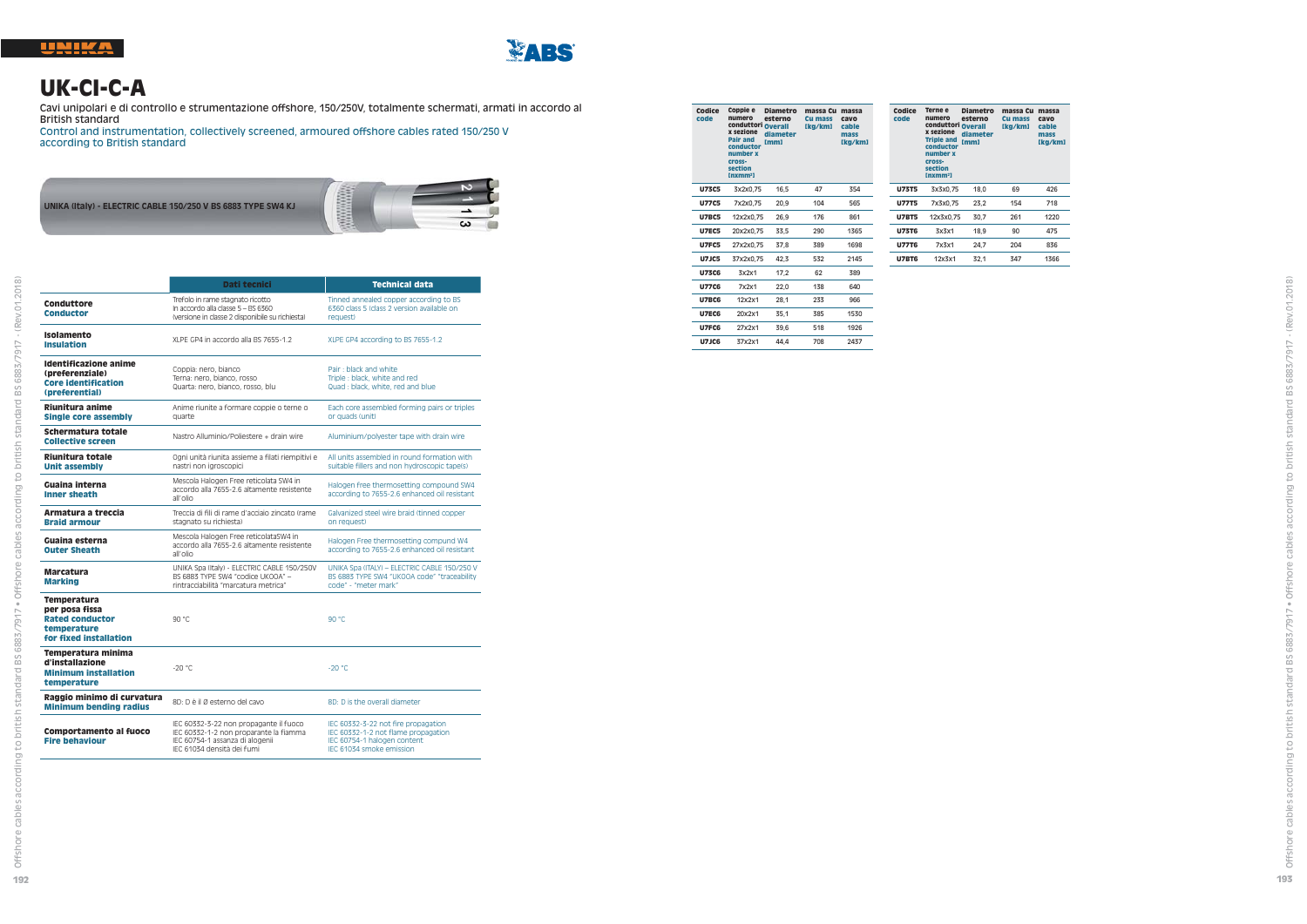

### **UK-CI-I-A-F**

Cavi unipolari e multipolari di controllo e strumentazione offshore, 150/250V, schermati individualmente, armati e resistenti al fuoco in accordo al British standard

Control and instrumentation, individually screened, armoured, fire resisting offshore cables rated 150/250 V according to British standard



|                                                                                                  | Dati tecnici                                                                                                                                                                                              | <b>Technical data</b>                                                                                                                                                                 |
|--------------------------------------------------------------------------------------------------|-----------------------------------------------------------------------------------------------------------------------------------------------------------------------------------------------------------|---------------------------------------------------------------------------------------------------------------------------------------------------------------------------------------|
| Conduttore<br><b>Conductor</b>                                                                   | Trefolo in rame stagnato ricotto<br>In accordo alla classe 5 - BS 6360<br>(versione in classe 2 disponibile su richiesta)                                                                                 | Tinned annealed copper according to BS<br>6360 class 5 (class 2 version available on<br>request)                                                                                      |
| <b>Isolamento</b><br><b>Insulation</b>                                                           | Nastro/i resistente/i al fuoco XLPE GP4 in<br>accordo alla BS 7655-1.2                                                                                                                                    | Fire resisting tape(s) XLPE GP4 according to<br>BS 7655-1.2                                                                                                                           |
| Identificazione anime<br>(preferenziale)<br><b>Core identification</b><br>(preferential)         | Coppia: nero, bianco<br>Terna: nero, bianco, rosso<br>Quarta: nero, bianco, rosso, blu                                                                                                                    | Pair: black and white<br>Triple: black, white and red<br>Quad : black, white, red and blue                                                                                            |
| Riunitura anime<br><b>Single core assembly</b>                                                   | Anime riunite a formare coppie o terne o<br>quarte                                                                                                                                                        | Each core assembled forming pairs or triples<br>or quads (unit)                                                                                                                       |
| Schermatura individuale<br><b>Individual screen</b><br>on each unit                              | Nastro Alluminio/Poliestere + drain wire                                                                                                                                                                  | Aluminium/polyester tape with drain wire                                                                                                                                              |
| Riunitura totale<br><b>Unit assembly</b>                                                         | Ogni unità riunita assieme a filati riempitivi e<br>nastri non igroscopici                                                                                                                                | All units assembled in round formation with<br>suitable fillers and non hydroscopic tape(s)                                                                                           |
| Guaina interna<br><b>Inner sheath</b>                                                            | Mescola Halogen Free reticolata SW4 in<br>accordo alla 7655-2.6 altamente resistente<br>all'olio                                                                                                          | Halogen free thermosetting compound SW4<br>according to 7655-2.6 enhanced oil resistant                                                                                               |
| Armatura a treccia<br><b>Braid armour</b>                                                        | Treccia di fili di rame d'acciaio zincato (rame<br>stagnato su richiesta)                                                                                                                                 | Galvanized steel wire braid (tinned copper<br>on request)                                                                                                                             |
| Guaina esterna<br><b>Outer Sheath</b>                                                            | Mescola Halogen Free reticolata SW4 in<br>accordo alla 7655-2.6 altamente resistente<br>all'olio                                                                                                          | Halogen Free thermosetting compund W4<br>according to 7655-2.6 enhanced oil resistant                                                                                                 |
| <b>Marcatura</b><br><b>Marking</b>                                                               | UNIKA Spa (Italy) - ELECTRIC CABLE 150/250V<br>BS 7917 TYPE SW4 En "codice UK00A"<br>rintracciabilità "marcatura metrica" n: 0<br>resistente al fuoco a 750°C, 1 resistente a<br>$950^{\circ}$ C          | UNIKA Spa (ITALY) - ELECTRIC CABLE 150/250 V<br>BS 7917 TYPE SW4 Fn "UKOOA<br>code" "traceability code" - "meter mark"<br>n: 0 fire resisting at 750°C, 1 fire resisting at<br>950°C  |
| Temperatura<br>per posa fissa<br><b>Rated conductor</b><br>temperature<br>for fixed installation | 90 °C                                                                                                                                                                                                     | 90 °C                                                                                                                                                                                 |
| Temperatura minima<br>d'installazione<br><b>Minimum installation</b><br>temperature              | $-20 °C$                                                                                                                                                                                                  | $-20 °C$                                                                                                                                                                              |
| Raggio minimo di curvatura<br><b>Minimum bending radius</b>                                      | 8D: D è il Ø esterno del cavo                                                                                                                                                                             | 8D: D is the overall diameter                                                                                                                                                         |
| Comportamento al fuoco<br><b>Fire behaviour</b>                                                  | IEC 60332-3-22 non propagante il fuoco<br>IEC 60332-1-2 non proparante la fiamma<br>IEC 60331-21, IEC 30331-1 (2) resistenza al<br>funco<br>IEC 60754-1 assanza di alogenii<br>IEC 61034 densità dei fumi | IEC 60332-3-22 not fire propagation<br>IEC 60332-1-2 not flame propagation<br>IEC 60331-21, IEC 30331-1 (2) fire resistant<br>IEC 60754-1 halogen content<br>IEC 61034 smoke emission |

| codice<br>code | coppie e<br>numero<br>conduttori overall<br>x sezione<br>pair and<br>conductor<br>number x<br>cross-<br>section<br>Inxmm <sup>2</sup> | diametro<br>esterno<br>diameter<br>mml | massa Cu<br>Cu mass<br>[kg/km] | massa<br>cavo<br>cable<br>mass<br>[kg/km] |
|----------------|---------------------------------------------------------------------------------------------------------------------------------------|----------------------------------------|--------------------------------|-------------------------------------------|
| UD1C5          | 1x2x0.75                                                                                                                              | 12,2                                   | 19                             | 208                                       |
| <b>UD3C5</b>   | 3x2x0.75                                                                                                                              | 19.1                                   | 57                             | 432                                       |
| <b>UD7C5</b>   | 7x2x0.75                                                                                                                              | 24,8                                   | 132                            | 726                                       |
| <b>UDBC5</b>   | 12x2x0.75                                                                                                                             | 32.4                                   | 227                            | 1129                                      |
| <b>UDEC5</b>   | 20x2x0.75                                                                                                                             | 41.1                                   | 378                            | 1850                                      |
| UDFC5          | 27x2x0.75                                                                                                                             | 46.5                                   | 510                            | 2324                                      |
| UDJC5          | 37x2x0.75                                                                                                                             | 52.3                                   | 699                            | 2963                                      |
| <b>UD1C6</b>   | 1x2x1                                                                                                                                 | 12.6                                   | 24                             | 220                                       |
| UD3C6          | 3x2x1                                                                                                                                 | 20.1                                   | 71                             | 479                                       |
| <b>UD7C6</b>   | 7x2x1                                                                                                                                 | 25.9                                   | 166                            | 797                                       |
| <b>UDBC6</b>   | 12x2x1                                                                                                                                | 34.9                                   | 284                            | 1393                                      |
| <b>UDEC6</b>   | 20x2x1                                                                                                                                | 43.2                                   | 473                            | 2060                                      |
| <b>UDFC6</b>   | 27x2x1                                                                                                                                | 49.1                                   | 639                            | 2632                                      |
| <b>UDJC6</b>   | 37x2x1                                                                                                                                | 55.2                                   | 875                            | 3340                                      |
|                |                                                                                                                                       |                                        |                                |                                           |

| codice<br>code | terne e<br>numero<br>conduttori overall<br>x sezione<br>triple and<br>conductor<br>number x<br>cross-<br>section<br>[nxmm <sup>2</sup> ] | diametro<br>esterno<br>diameter<br>[mm] | massa Cu<br><b>Cu mass</b><br>[kg/km] | massa<br>cavo<br>cable<br>mass<br>[kg/km] |
|----------------|------------------------------------------------------------------------------------------------------------------------------------------|-----------------------------------------|---------------------------------------|-------------------------------------------|
| <b>UD1T5</b>   | 1x3x0.75                                                                                                                                 | 12,7                                    | 26                                    | 231                                       |
| <b>UD3T5</b>   | 3x3x0.75                                                                                                                                 | 21.2                                    | 78                                    | 534                                       |
| <b>UD7T5</b>   | 7x3x0.75                                                                                                                                 | 27.6                                    | 182                                   | 921                                       |
| UDBT5          | 12x3x0.75                                                                                                                                | 36.9                                    | 312                                   | 1572                                      |
| UD1T6          | 1x3x1                                                                                                                                    | 13.4                                    | 33                                    | 259                                       |
| UD3T6          | 3x3x1                                                                                                                                    | 22.1                                    | 99                                    | 582                                       |
| UD7T6          | 7x3x1                                                                                                                                    | 28.8                                    | 232                                   | 1015                                      |
| <b>UDBT6</b>   | 12x3x1                                                                                                                                   | 38.8                                    | 398                                   | 1763                                      |

| codice<br>code | quarte e<br>numero<br>conduttori overall<br>x sezione<br>quad and<br>conductor<br>number x<br>cross-<br>section<br>Inxmm <sup>2</sup> | diametro<br>esterno<br>diameter<br>[mm] | massa Cu<br>Cu mass<br>[kg/km] | massa<br>cavo<br>cable<br>mass<br>[kg/km] |
|----------------|---------------------------------------------------------------------------------------------------------------------------------------|-----------------------------------------|--------------------------------|-------------------------------------------|
| <b>UD105</b>   | 1x4x0.75                                                                                                                              | 13.8                                    | 33                             | 273                                       |
| <b>UD305</b>   | 3x4x0.75                                                                                                                              | 24.1                                    | 99                             | 648                                       |
| <b>UD705</b>   | 7x4x0.75                                                                                                                              | 31.6                                    | 232                            | 1134                                      |
| <b>UD106</b>   | 1x4x1                                                                                                                                 | 14.2                                    | 43                             | 291                                       |
| <b>UD306</b>   | 3x4x1                                                                                                                                 | 25.4                                    | 128                            | 727                                       |
| <b>UD706</b>   | 7x4x1                                                                                                                                 | 33.3                                    | 299                            | 1278                                      |
|                |                                                                                                                                       |                                         |                                |                                           |

ng to british standard BS 6883/7917 - (Rev.01.2018)

d BS 6883/7917 · Offshore cables

ding to british sta

acc cables pul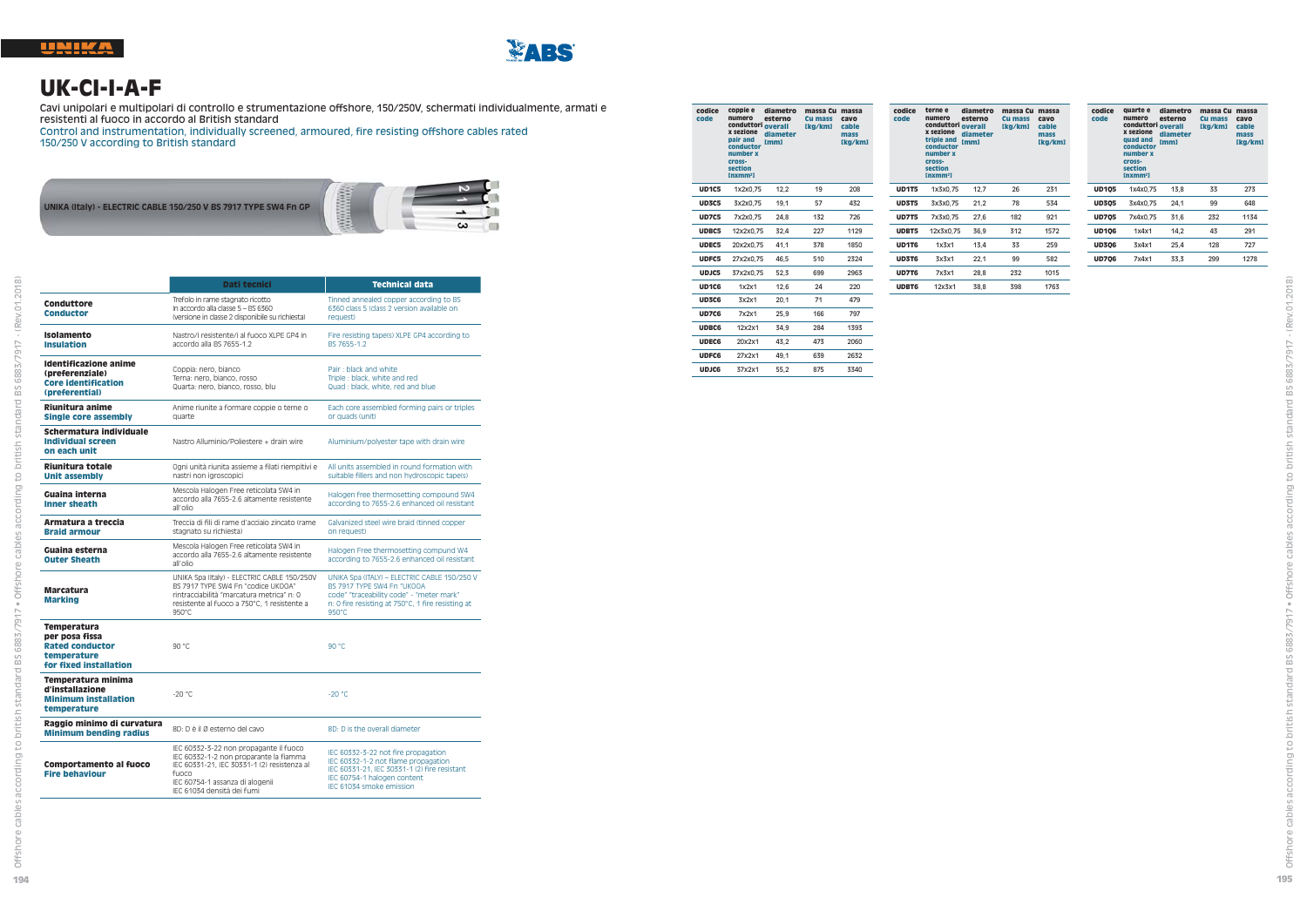



# **UK-CI-C-A-F**

Cavi unipolari e multipolari di controllo e strumentazione offshore, 150/250V, totalmente schermati, armati e resistenti al fuoco in accordo al British standard

Control and instrumentation, collectively screened, armoured, fire resisting offshore cables rated 150/250 V according to British standard

**UNIKA (Italy) - ELECTRIC CABLE 150/250 V BS 7917 TYPE SW4 Fn GN**



|                                                                                                         | Dati tecnici                                                                                                                                                                                              | <b>Technical data</b>                                                                                                                                                                          |  |  |  |
|---------------------------------------------------------------------------------------------------------|-----------------------------------------------------------------------------------------------------------------------------------------------------------------------------------------------------------|------------------------------------------------------------------------------------------------------------------------------------------------------------------------------------------------|--|--|--|
| Conduttore<br><b>Conductor</b>                                                                          | Trefolo in rame stagnato ricotto<br>In accordo alla classe 5 - BS 6360<br>(versione in classe 2 disponibile su richiesta)                                                                                 | Tinned annealed copper according to BS<br>6360 class 5 (class 2 version available on<br>request)                                                                                               |  |  |  |
| Isolamento<br><b>Insulation</b>                                                                         | Nastro/i resistente/i al fuoco XLPE GP4 in<br>accordo alla BS 7655-1.2                                                                                                                                    | Fire resisting tape(s) XLPE GP4 according to<br>BS 7655-1.2                                                                                                                                    |  |  |  |
| <b>Identificazione anime</b><br>(preferenziale)<br><b>Core identification</b><br>(preferential)         | Coppia: nero, bianco<br>Terna: nero, bianco, rosso<br>Quarta: nero, bianco, rosso, blu                                                                                                                    | Pair: black and white<br>Triple: black, white and red<br>Quad: black, white, red and blue                                                                                                      |  |  |  |
| Riunitura anime<br>Single core assembly                                                                 | Anime riunite a formare coppie o terne o<br>quarte                                                                                                                                                        | Each core assembled forming pairs or triples<br>or quads (unit)                                                                                                                                |  |  |  |
| Schermatura totale<br><b>Collective screen</b>                                                          | Nastro Alluminio/Poliestere + drain wire                                                                                                                                                                  | Aluminium/polyester tape with drain wire                                                                                                                                                       |  |  |  |
| Riunitura totale<br><b>Unit assembly</b>                                                                | Ogni unità riunita assieme a filati riempitivi e<br>nastri non igroscopici                                                                                                                                | All units assembled in round formation with<br>suitable fillers and non hydroscopic tape(s)                                                                                                    |  |  |  |
| Guaina interna<br><b>Inner sheath</b>                                                                   | Mescola Halogen Free reticolata SW4 in<br>accordo alla 7655-2.6 altamente resistente<br>all'olio                                                                                                          | Halogen free thermosetting compound SW4<br>according to 7655-2.6 enhanced oil resistant                                                                                                        |  |  |  |
| Armatura a treccia<br><b>Braid armour</b>                                                               | Treccia di fili di rame d'acciaio zincato (rame<br>stagnato su richiesta)                                                                                                                                 | Galvanized steel wire braid (tinned copper<br>on request)                                                                                                                                      |  |  |  |
| Guaina esterna<br><b>Outer Sheath</b>                                                                   | Mescola Halogen Free reticolata SW4 in<br>accordo alla 7655-2.6 altamente resistente<br>all'olio                                                                                                          | Halogen Free thermosetting compund W4<br>according to 7655-2.6 enhanced oil resistant                                                                                                          |  |  |  |
| <b>Marcatura</b><br><b>Marking</b>                                                                      | UNIKA Spa (Italy) - ELECTRIC CABLE 150/250V<br>BS 7917 TYPE SW4 Fn "codice UKOOA"<br>rintracciabilità "marcatura metrica" n: 0<br>resistente al fuoco a 750°C, 1 resistente a<br>$950^{\circ}$ C          | UNIKA Spa (Italy) - ELECTRIC CABLE 150/250 V<br>BS 7917 TYPE SW4 Fn "UKOOA<br>code" "traceability code" - "meter mark"<br>n: 0 fire resisting at 750°C, 1 fire resisting at<br>$950^{\circ}$ C |  |  |  |
| <b>Temperatura</b><br>per posa fissa<br><b>Rated conductor</b><br>temperature<br>for fixed installation | 90 °C                                                                                                                                                                                                     | 90 °C                                                                                                                                                                                          |  |  |  |
| Temperatura minima<br>d'installazione<br><b>Minimum installation</b><br>temperature                     | $-20 °C$                                                                                                                                                                                                  | $-20 °C$                                                                                                                                                                                       |  |  |  |
| Raggio minimo di curvatura<br><b>Minimum bending radius</b>                                             | 8D: D è il Ø esterno del cavo                                                                                                                                                                             | 8D: D is the overall diameter                                                                                                                                                                  |  |  |  |
| <b>Comportamento al fuoco</b><br><b>Fire behaviour</b>                                                  | IEC 60332-3-22 non propagante il fuoco<br>IEC 60332-1-2 non proparante la fiamma<br>IEC 60331-21, IEC 30331-1 (2) resistenza al<br>fuoco<br>IEC 60754-1 assanza di alogenii<br>IEC 61034 densità dei fumi | IEC 60332-3-22 not fire propagation<br>IEC 60332-1-2 not flame propagation<br>IEC 60331-21, IEC 30331-1 (2) fire resistant<br>IEC 60754-1 halogen content<br>IFC 61034 smoke emission          |  |  |  |

| codice<br>code | coppie e<br>numero<br>conduttori overall<br>x sezione<br>pair and<br>conductor<br>number x<br>cross-<br>section<br>Inxmm <sup>2</sup> | diametro<br>esterno<br>diameter<br>[mm] | massa Cu<br>Cu mass<br>[kg/km] | massa<br>cavo<br>cable<br>mass<br>[kg/km] | ¢<br>ò |
|----------------|---------------------------------------------------------------------------------------------------------------------------------------|-----------------------------------------|--------------------------------|-------------------------------------------|--------|
| <b>U93C5</b>   | 3x2x0.75                                                                                                                              | 18,1                                    | 47                             | 400                                       | U      |
| <b>U97C5</b>   | 7x2x0,75                                                                                                                              | 23,1                                    | 104                            | 646                                       | Ü      |
| <b>U9BC5</b>   | 12x2x0.75                                                                                                                             | 30.1                                    | 176                            | 1001                                      | U      |
| U9EC5          | 20x2x0.75                                                                                                                             | 37.9                                    | 290                            | 1605                                      | U      |
| U9FC5          | 27x2x0.75                                                                                                                             | 42.9                                    | 389                            | 2024                                      | U      |
| U9JC5          | 37x2x0.75                                                                                                                             | 48.0                                    | 532                            | 2546                                      | U      |
| <b>U93C6</b>   | 3x2x1                                                                                                                                 | 18.8                                    | 62                             | 435                                       |        |
| <b>U97C6</b>   | 7x2x1                                                                                                                                 | 24.1                                    | 138                            | 714                                       |        |
| U9BC6          | 12x2x1                                                                                                                                | 31.7                                    | 233                            | 1124                                      |        |
| U9EC6          | 20x2x1                                                                                                                                | 39,9                                    | 385                            | 1813                                      |        |
| U9FC6          | 27x2x1                                                                                                                                | 44.9                                    | 518                            | 2259                                      |        |
| U9JC6          | 37x2x1                                                                                                                                | 50.7                                    | 708                            | 2907                                      |        |

| codice<br>code | terne e<br>numero<br>conduttori overall<br>x sezione<br>triple and<br>conductor<br>number x<br>cross-<br>section<br>[nxmm <sup>2</sup> ] | diametro<br>esterno<br>diameter<br>[mm] | massa Cu<br>Cu mass<br>[kg/km] | massa<br>cavo<br>cable<br>mass<br>[kg/km] |
|----------------|------------------------------------------------------------------------------------------------------------------------------------------|-----------------------------------------|--------------------------------|-------------------------------------------|
| <b>U93T5</b>   | 3x3x0.75                                                                                                                                 | 19.9                                    | 69                             | 489                                       |
| <b>U97T5</b>   | 7x3x0.75                                                                                                                                 | 25.6                                    | 154                            | 820                                       |
| <b>U9BT5</b>   | 12x3x0.75                                                                                                                                | 34.4                                    | 261                            | 1423                                      |
| <b>U93T6</b>   | 3x3x1                                                                                                                                    | 20.1                                    | 69                             | 499                                       |
| <b>U97T6</b>   | 7x3x1                                                                                                                                    | 26.1                                    | 154                            | 852                                       |
| <b>U9BT6</b>   | 12x3x1                                                                                                                                   | 34.6                                    | 261                            | 1437                                      |
|                |                                                                                                                                          |                                         |                                |                                           |

ding to british standard BS 6883/7917 - (Rev.01.2018)

acc

dard BS 6883/7917 · Offshore cables

according to british star